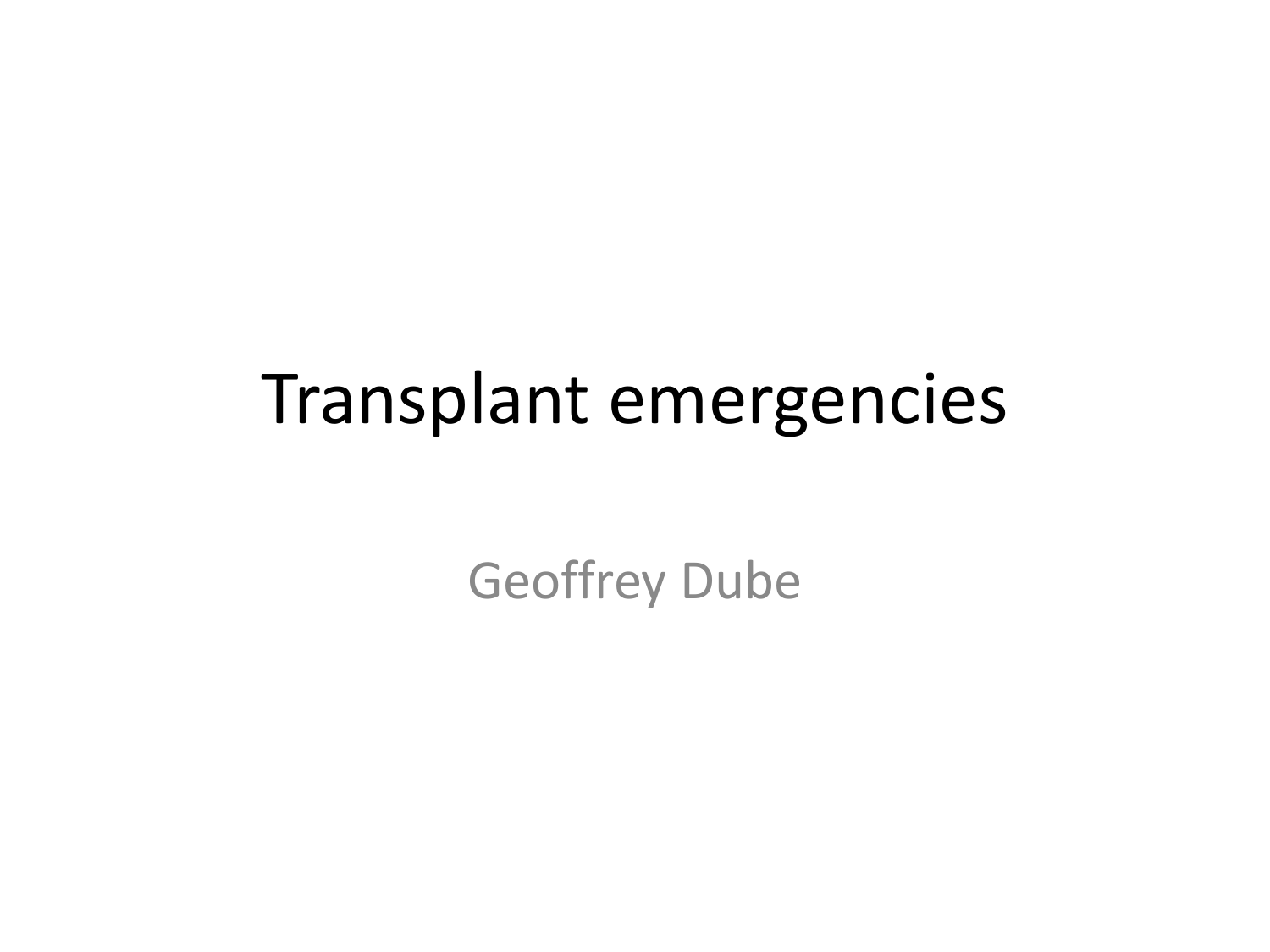# ED visits are common after kidney transplant



Cumulative incidence of ER visits at 1/12/24 months 12%/40%/57%. More frequent among:

- Women
- Younger age
- **Hispanics**
- African-Americans
- Public insurance
- Diabetes
- PVD
- ER use prior to transplant *48% of visits led to admission Rate of visits not correlated with*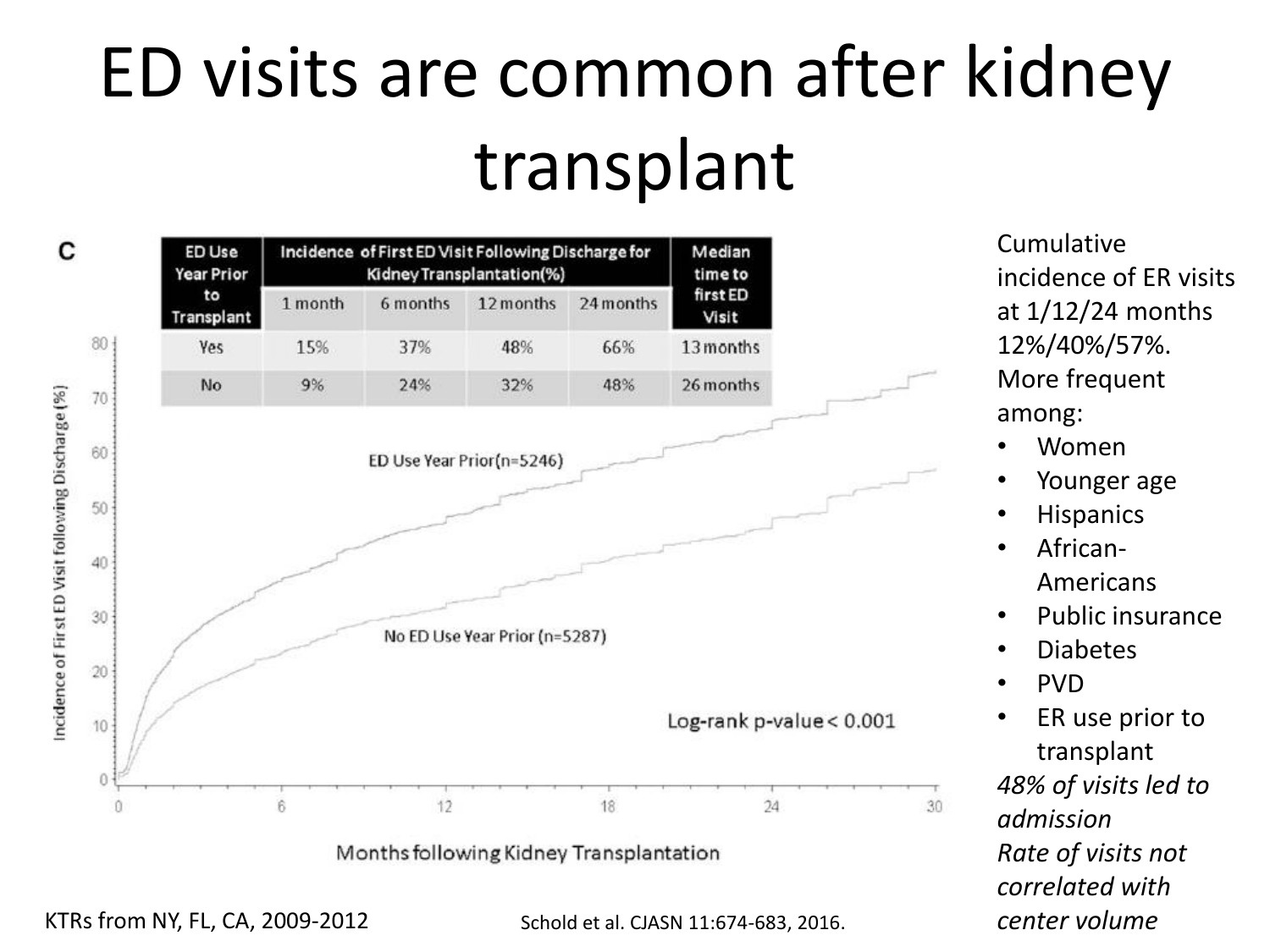#### ED visits for transplant recipients occur at all hours of the day



1900 abdominal SOTRs at Northwestern – access to on-call transplant clinician 24/7 56% of visits occurred during transplant clinic hours

- 33% of kidney and 60% of pancreas recipients had ED visit
- 45% of visits occurred in first 60 days after transplant
- 72% of visits led to admission (76% for SPK)
- 42% of admissions were < 24 hours, 33% 1-3 days

McElroy et al. Transplantation 99:1652-1657, 2015.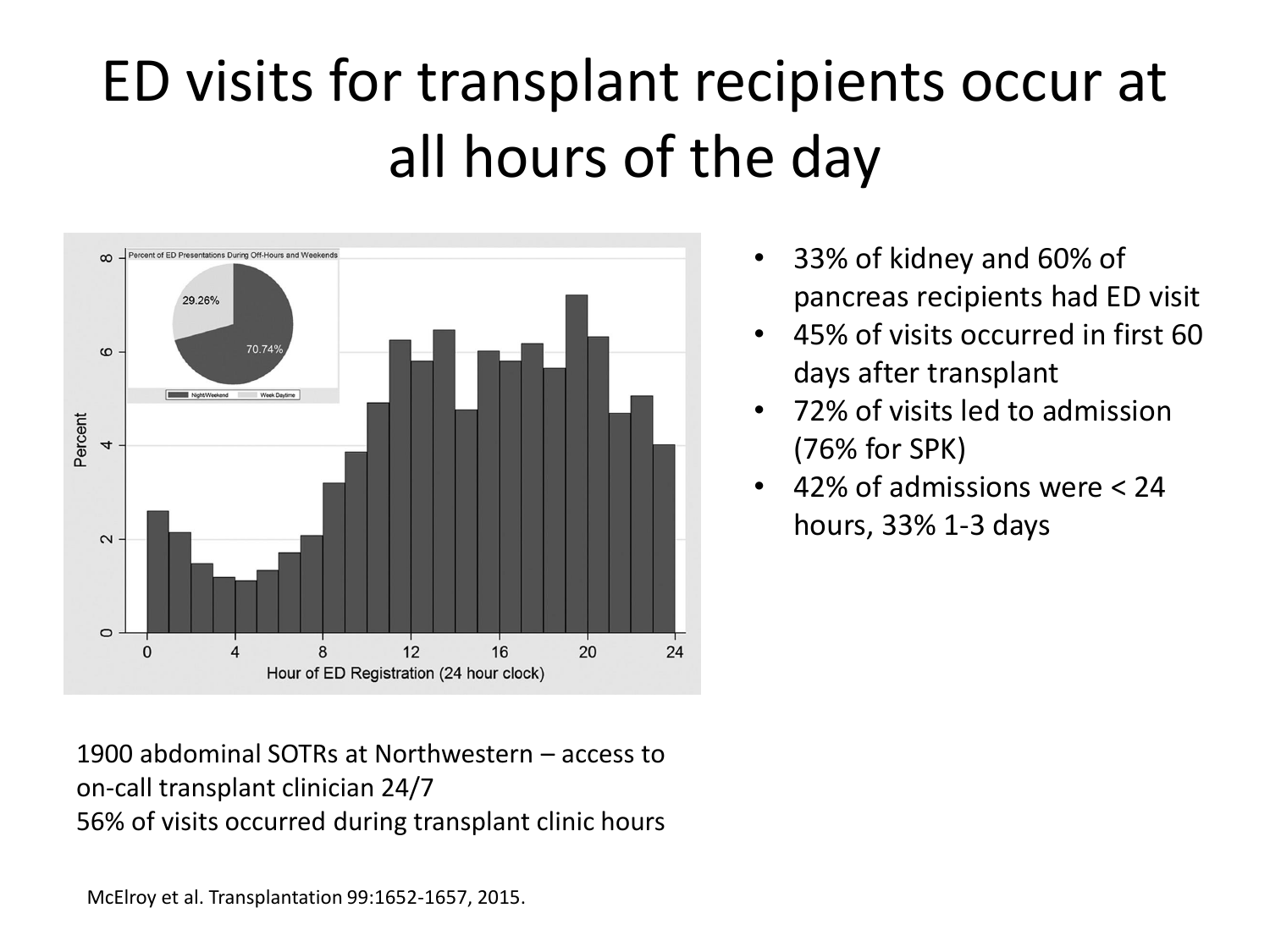#### Why do transplant recipients seek care in the ED?



Presenting complaints:

- GI symptoms: N/V/D, abdominal pain, GIB
- Infectious symptoms: fever, wound infection, abscess, presumed bacteremia
- Cardiac symptoms: dyspnea, edema, chest pain, HTN
- Urinary symptoms: dysuria, hematuria, urgency, frequency
- Neurologic symptoms: dizziness, weakness, neurologic deficits

568 pts (378 KT, 153 LT, 37 kidney + other – 1251 ED visits, 2000-2004, UIC,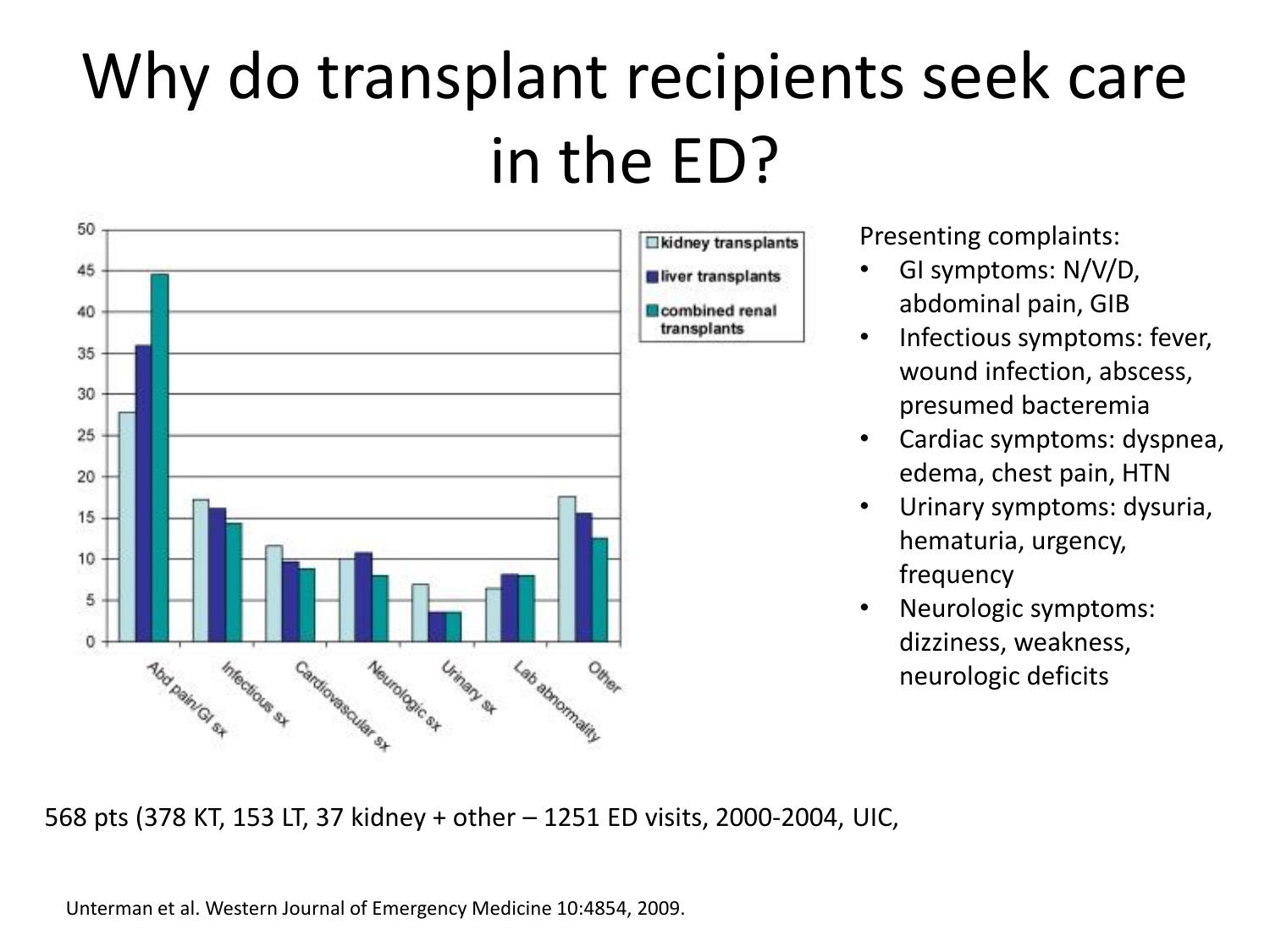- You \*shouldn't\* get called much from the ED about transplant patients (transplant service pager 87777; Epic "Nephrology-Transplant Consult")
- The reasons why you will get called about transplant patients aren't necessarily the same as the reasons why patients are evaluated in the ED.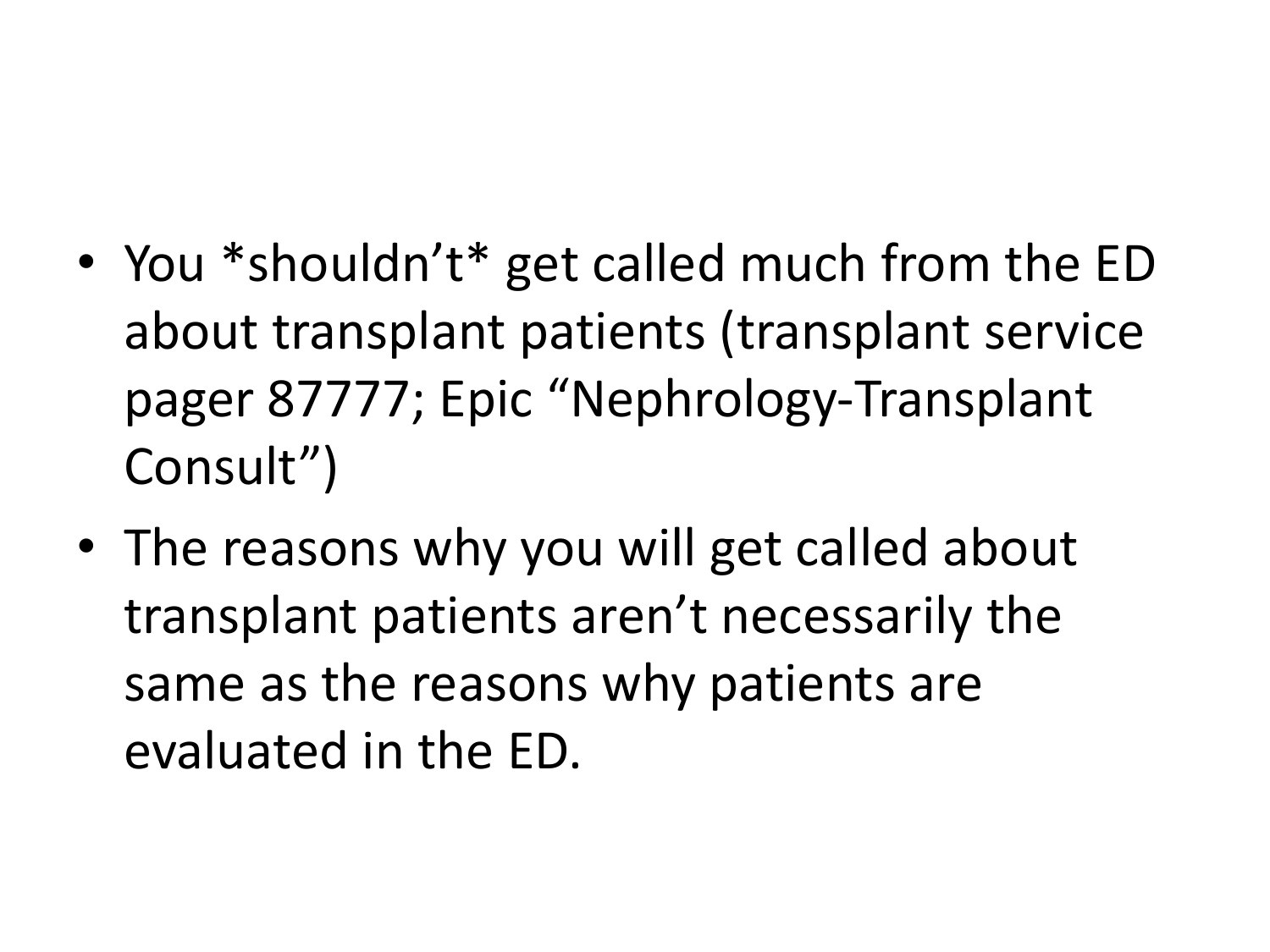# It's 3 a.m., why are you calling me?

- Abnormal lab values
	- Electrolytes and glucose
	- Blood counts
	- "Panic value" drug levels
- Real symptoms
	- Urinary symptoms
	- Fevers
	- Gout attack
	- Other
- Medication questions

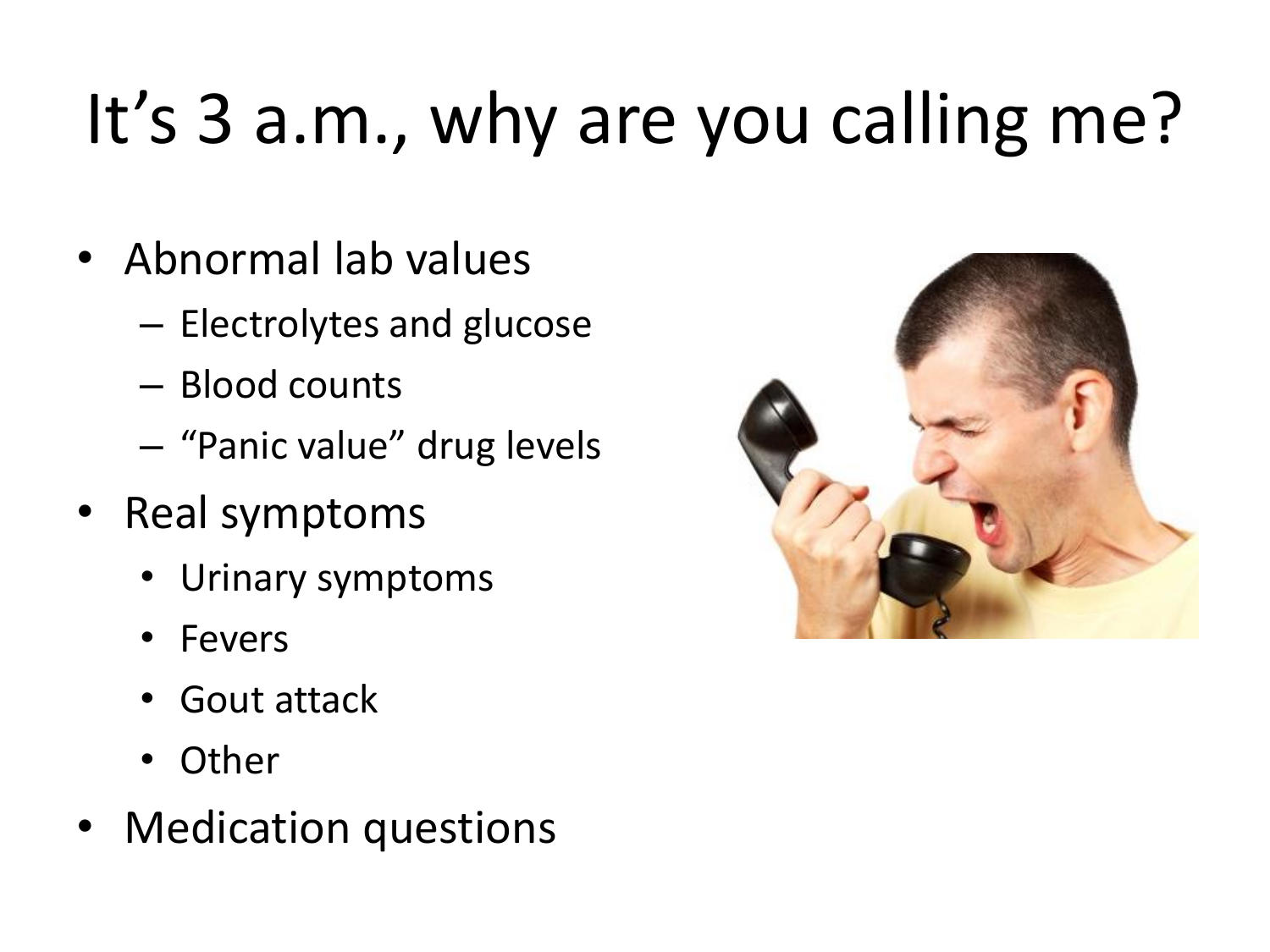# Hyperkalemia

- Common, especially early on after transplant
	- Medication effects:
		- Calcineurin inhibitors ( $\downarrow$  renin/aldosterone,  $\downarrow$  responsiveness to aldosterone)
		- Bactrim (trimethoprim inhibits potassium secretion from ENaC)
		- Beta-blockers ( $\downarrow$  renin release;  $\downarrow$  cellular uptake of potassium)
	- Hyperglycemia
	- Metabolic acidosis
	- Slow graft function
	- Dietary indiscretion (aka dialysis liberation syndrome): no more HD ≠ no more HD diet

Bantle et al. Arch Intern Med 145:505-508, 1985. Choi et al. N Engl j Med 328:703-706, 1993. McCauley et al. Am J Nephrol 22:347-351, 2002.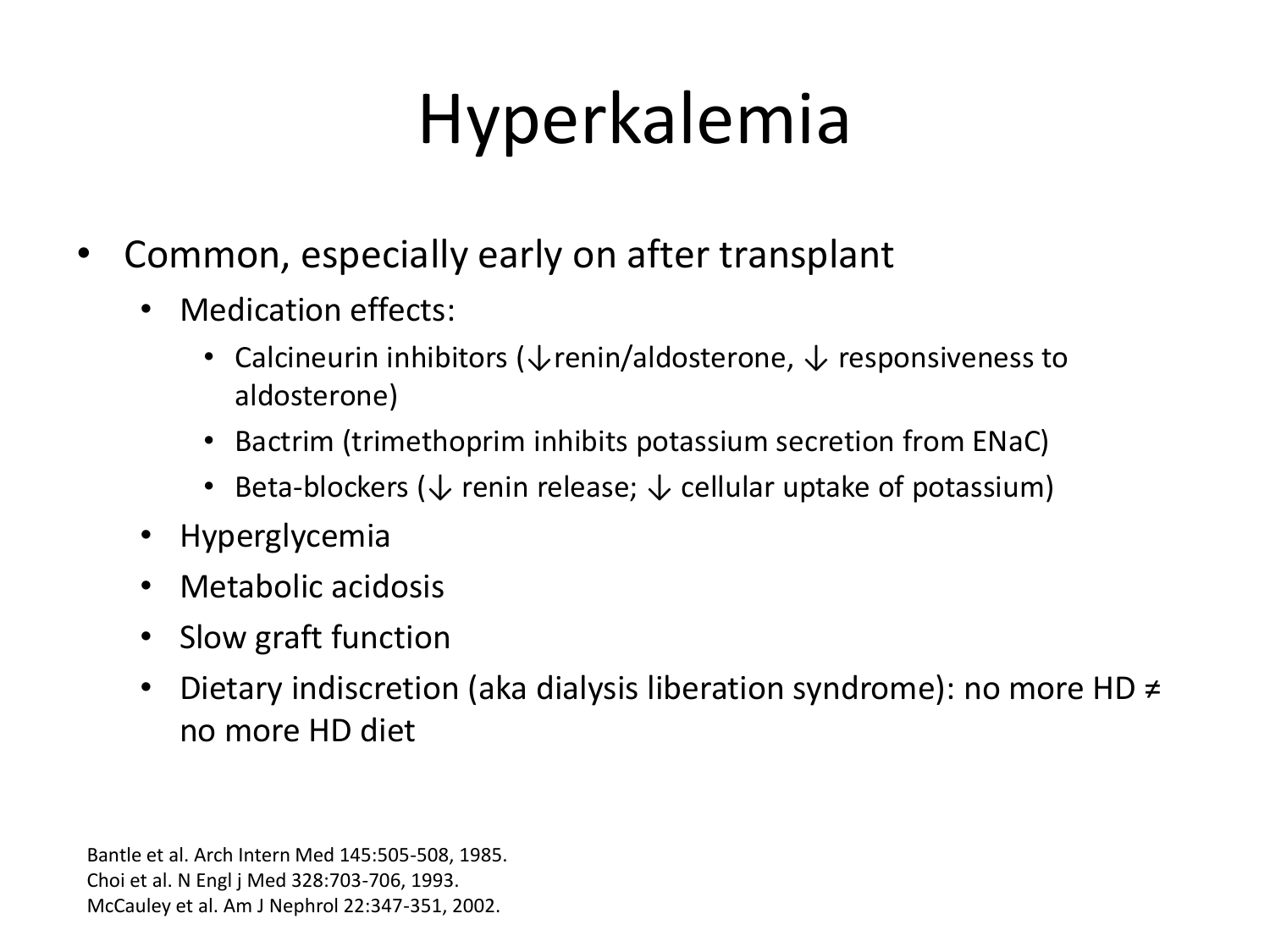# Management of hyperkalemia

- High threshold for sending transplant patients to the ED, due to the possibility of prolonged exposure to infectious diseases and/or mismanagement in the ED.
	- Anyone with a  $K \ge 7$  should be sent to the ED.
	- For values between 6-7, see if the patient has a K binder or Lasix at home, or if they have a pharmacy close by to call in a prescription
		- Avoid K binders if patients still have post-operative ileus
	- Can hold Bactrim temporarily
	- Can adjust insulin if markedly hyperglycemic
	- Reinforce dietary potassium restriction
- Chronic management may include thiazide or loop diuretics, fludrocortisone, switching Bactrim to alternative agent for PCP prophylaxis (dapsone or atovaquone), or K binder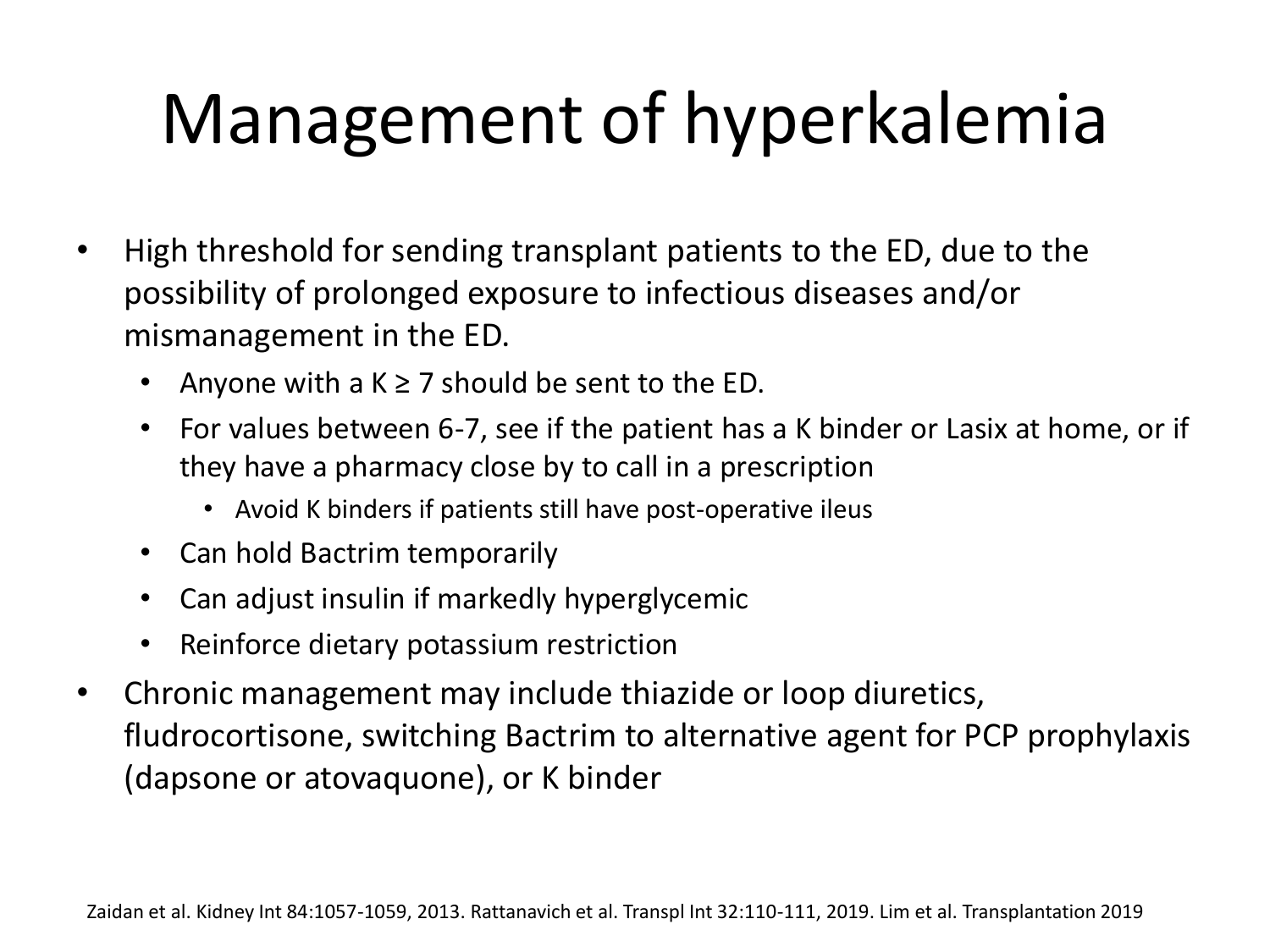### Other electrolyte disturbances

- Hypomagnesemia
	- Very common: CNIs can cause a renal magnesium leak (downregulation of TRPM6 in DCT)
	- Nothing to do acutely
	- Very difficult to replete with enough oral Mg to make magnesium normal, but low doses of Mg may be tolerated
	- K sparing diuretics may be helpful chronically
	- Hypomagnesemia linked to ↑risk of PTDM
- Hypophosphatemia
	- Very common
	- Renal phosphate leak post-transplant (persistent elevated PTH and FGF-23)
	- Very difficult to replete high doses of oral phosphate supplement can cause CaPhos deposits in the kidney  $\rightarrow$  graft dysfunction
	- Nothing to do acutely

1. Nijenhuis et al. J Am Soc Nephrol 15:549-557, 2004. 2. Huang et al. J Am Soc Nephrol 27:1793-1800, 2016. 3. Bhan et al. Kidney Int 70:1486-1494,2006. 4. Evenepoel et al. Am J Transplant 7:1193-2000, 2007.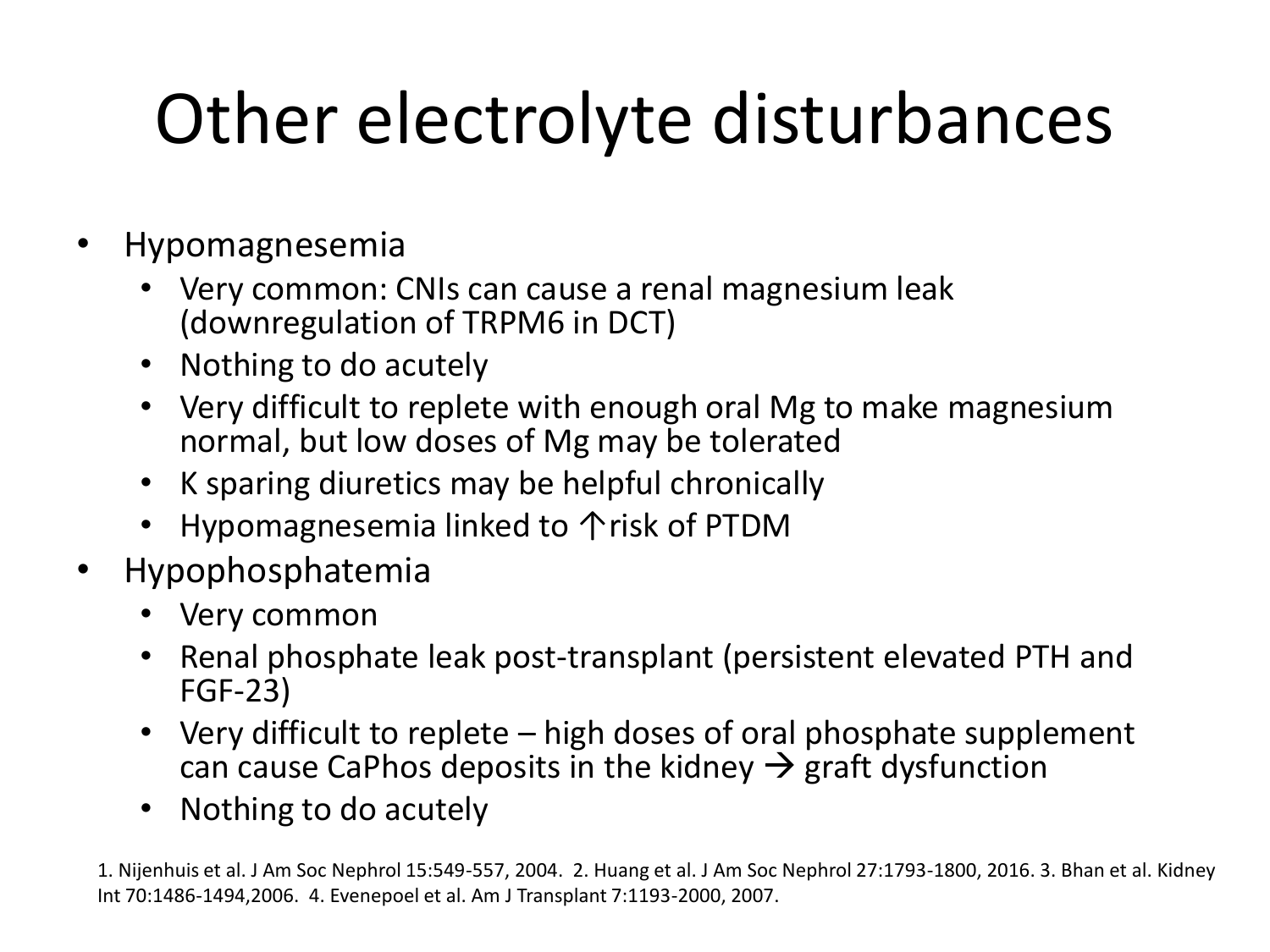# Diabetes gone wild

- Hyperglycemia
	- Healthy kidney plays a crucial role in insulin clearance
		- Deceased insulin clearance in setting of ESRD
		- Receive kidney transplant  $\rightarrow$  renal function improves  $\rightarrow$  insulin clearance increases  $\rightarrow$  greater insulin requirements
	- CNIs (FK>CsA) are diabetogenic
	- Some patients may still be on prednisone
	- New diagnosis of diabetes (PTDM) common after transplant  $-12\%$  in 1<sup>st</sup> 3 years if steroid-free, 18% if maintenance steroids
	- Use your medical judgment. If the patient has a markedly elevated glucose and no prior history of diabetes, refer to ED vs. next day follow up if relatively asymptomatic. If the patient is a known diabetic, insulin can be adjusted.
- Hypoglycemia
	- Most likely lab artifact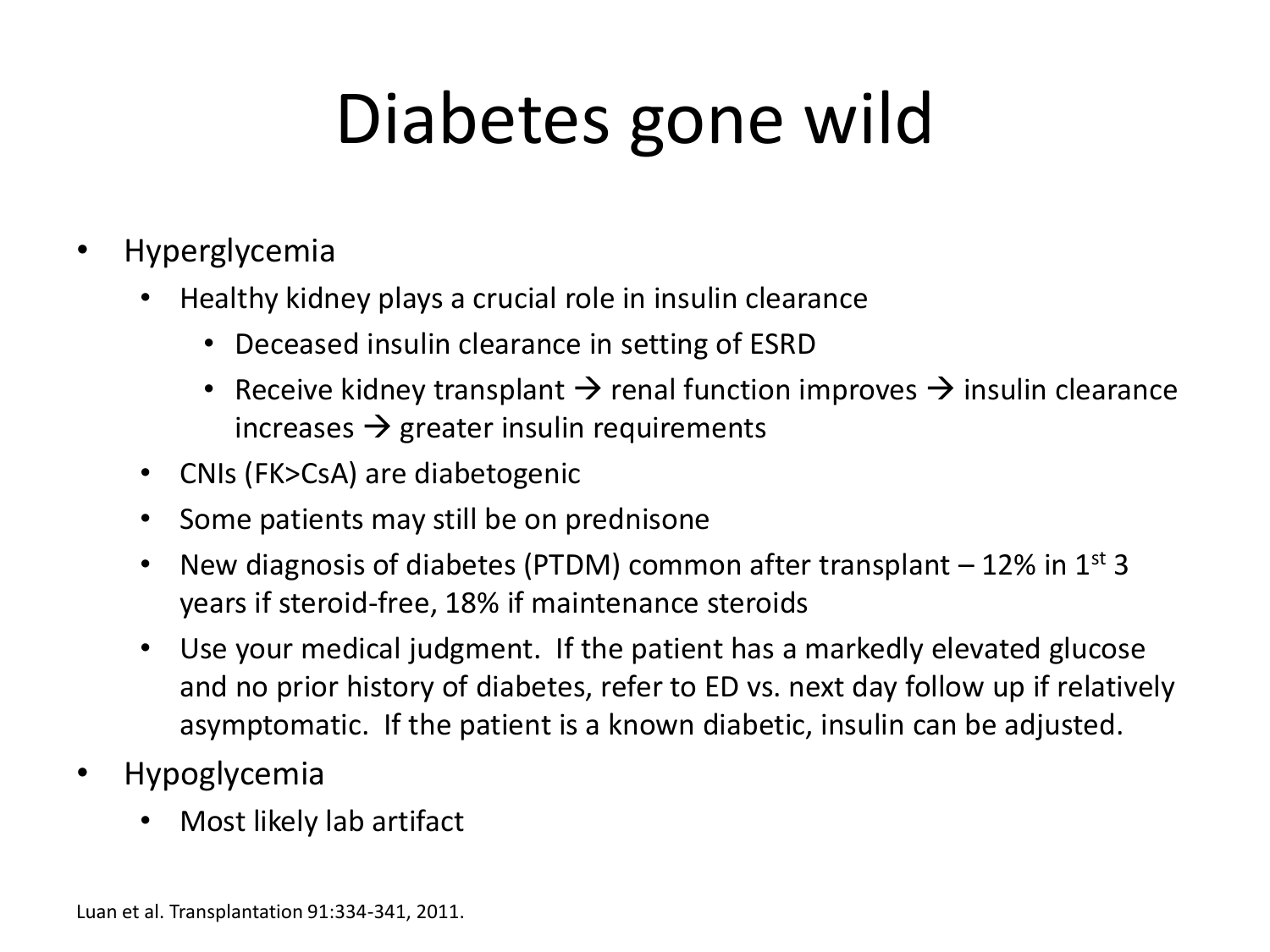# Elevated BUN and/or creatinine

- Unlikely to require urgent action.
	- You are unlikely to get called with a creatinine value for a fresh transplant patient.
	- High BUN/creatinine calls will likely be either someone coming in for pretransplant evaluation (CUMC lab) or someone with a failing transplant (Quest or LabCorp)
- If it is a weekday, will be addressed by the outpatient team the next morning.
- If it is a weekend, can speak with on-call (or outpatient) nephrologist.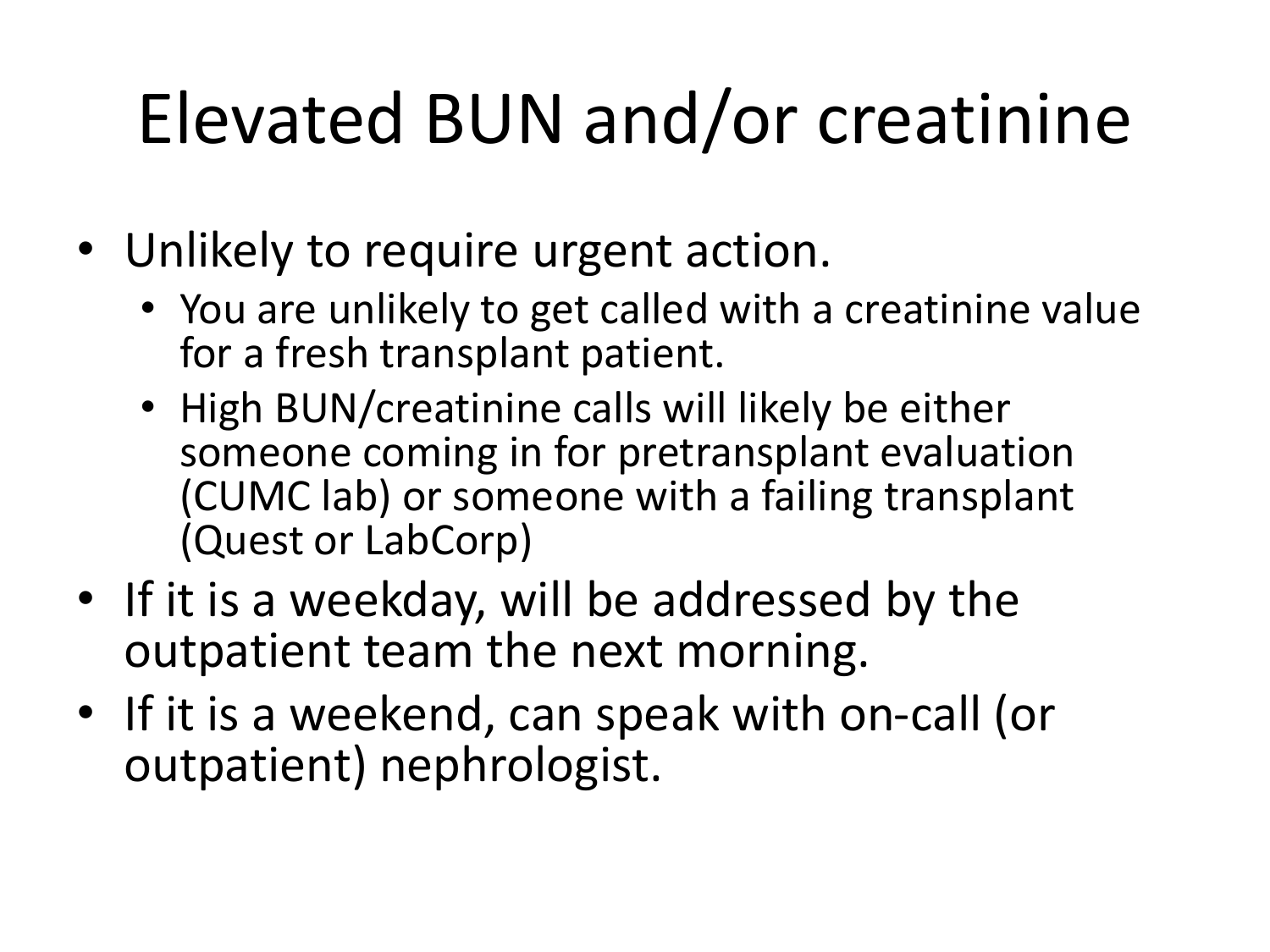# Leukopenia

- Multiple contributing factors
	- Lymphocyte-depleting antibodies: thymoglobulin, alemtuzumab
	- Maintenance immunosuppressants: mycophenolate, mTOR inhibitors
	- Adjunctive agents: rituximab
	- Prophylactic antibiotics: Valcyte, Bactrim
	- Viral infections: CMV, EBV, other
- Frequent in transplant patients, especially in the first year
	- More frequent with steroid free regimens
	- FREEDOM study: 16.5% RSW, vs. 13.% maintenance steroids at 1-year – basiliximab induction (non-lymphocyte depleting)
	- CUMC: 28-36% RSW vs. 19% maintenance steroids thymoglobulin
	- MORE registry: 60.6% vs. 29.9% at 4 years
- Neutropenia less common than leukopenia but still common
	- Zafrani et al.: 28% incidence of neutropenia at 1-year

Vincenti et al. Am J Transplant 8:307-316, 2008. Ueda et al. Ann Transplant 19:84-92, 2014. Zafrani et al. Am J Transplant 9:1816-1825, 2009.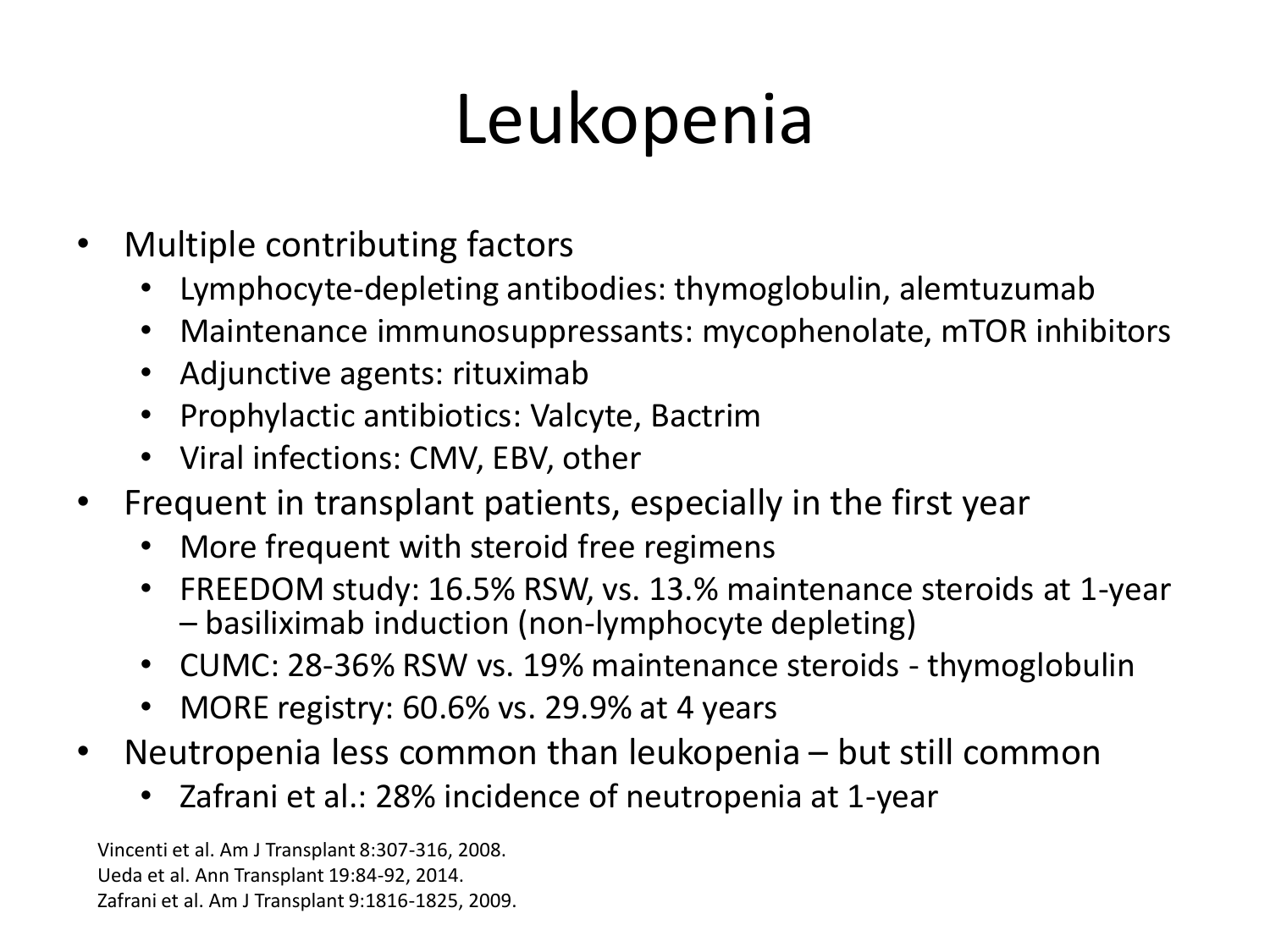# Outpatient management of leukopenia

- Use of GCSF does not increase risk of acute rejection, does not increase risk of allograft failure, associated with lower risk of death (AHR 0.78, p=0.087)
- Adjust dose of antimetabolite and/or prophylactic antibiotics if needed

– NYP Pharmacy guidelines: give GCSF to any SOT recipient with ANC < 1500 if otherwise would need to reduce dose of antirejection medications or antibiotics



Turgeon et al. *Transplant Infect Dis* 2:15-21*,* 2000. Hurst et al. *Transplantation* 92:36-40, 2011. <https://infonet.nyp.org/pharmacy/PharmacyM/GranulocyteColonyStimulatingFacto.pdf>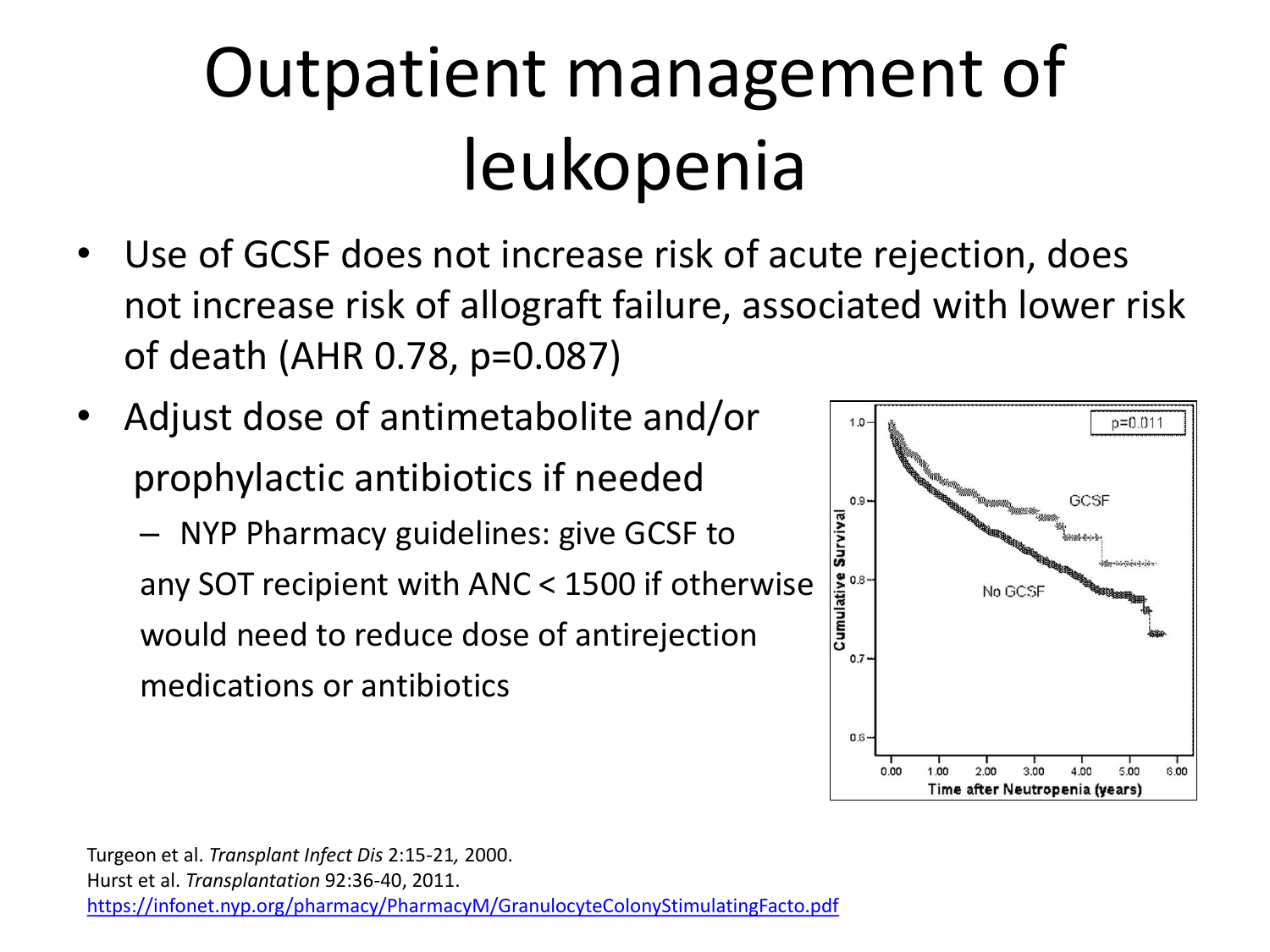#### Leukopenia management on-call

- Leukopenia calls will likely be from Quest/Labcorp
- Patients with asymptomatic leukopenia do not require emergency management when you are on call
- Patients with fevers and neutropenia should be referred to ED
	- $-$  CUMC data:  $\approx$ 3% will develop febrile neutropenia in 1<sup>st</sup> year post-transplant
	- Similar to febrile neutropenia in oncology, often no organism isolated (54% no organism, 43% bacterial, 11% viral; 20% clinical infection without organism)
- You are unlikely to get prior authorization for GCSF after hours
	- If patient has GCSF at home -> can take
- Don't make any changes to antirejection medications or prophylactic antibiotics – send email to patient's nephrologist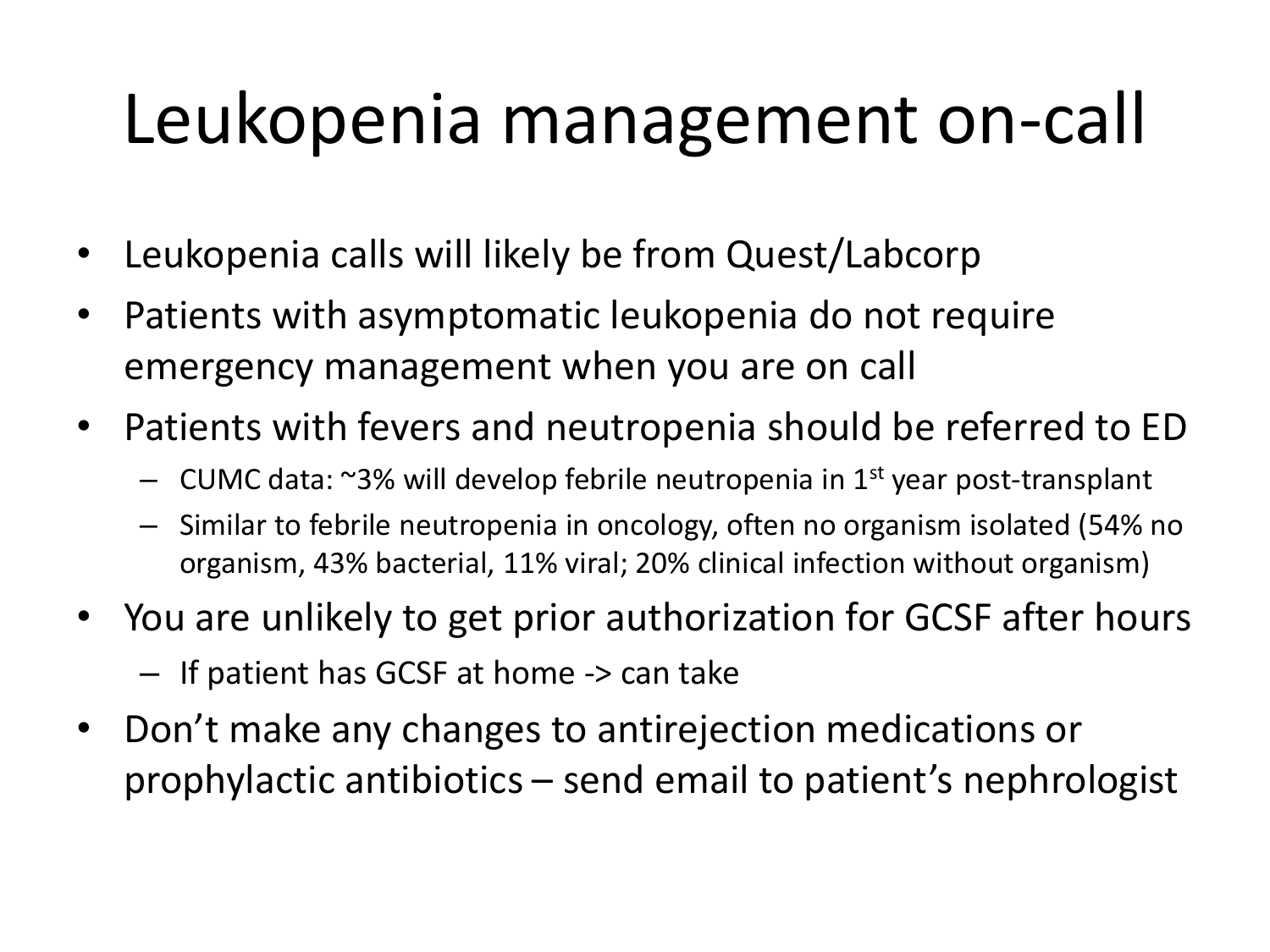#### Anemia

- Multiple common contributors:
	- Postoperative inflammation
	- Perioperative blood loss
	- Slow graft function
	- Iron deficiency
	- Bone marrow suppression (mycophenolate, Valcyte, Bactrim)
- Rarer entities:
	- Hemolytic anemia from TMA, dapsone
	- Red cell aplasia from parovirus infection
	- Severe sickle cell disease
- On-call management:
	- Nothing to do overnight unless significant change from prior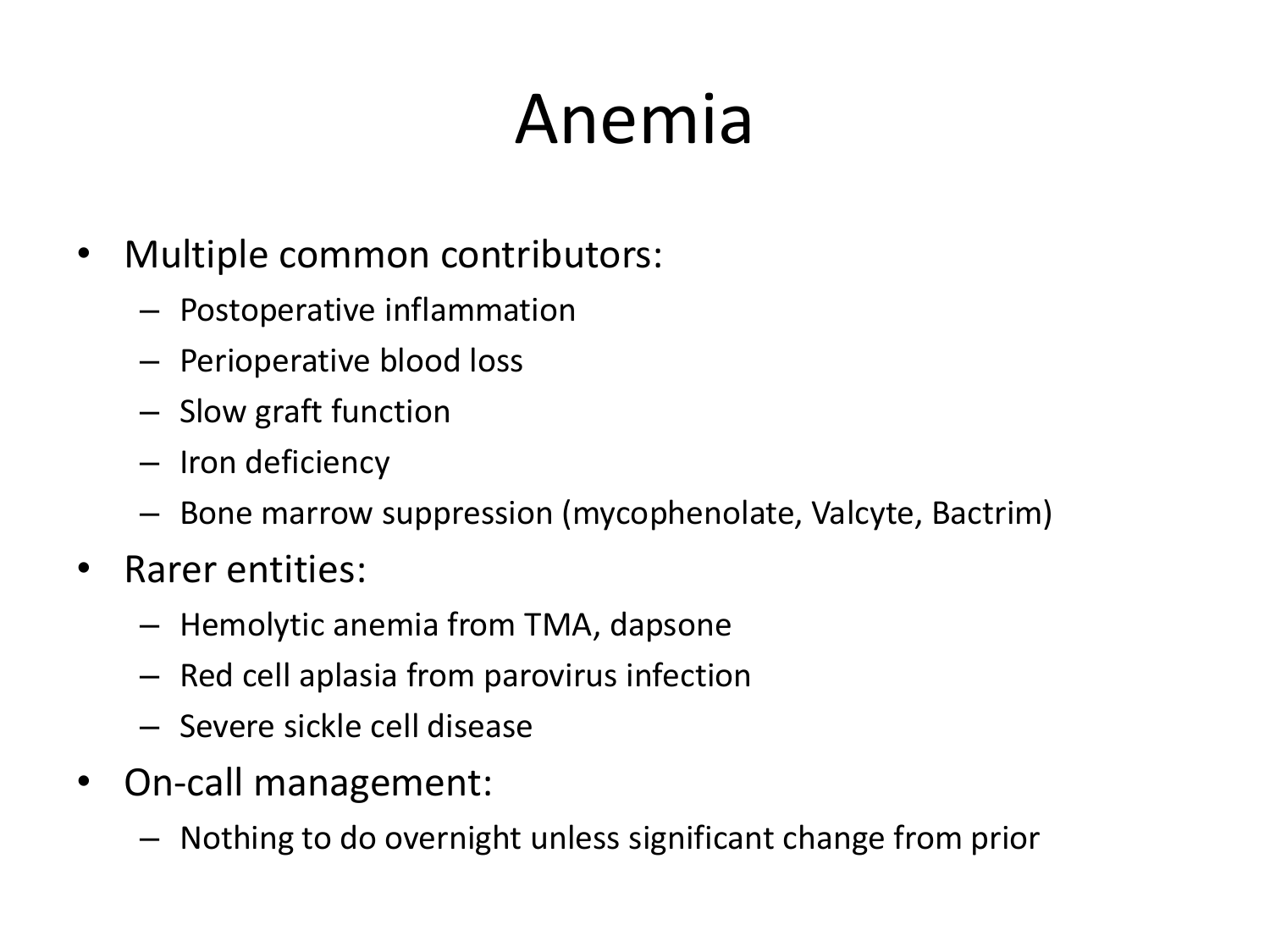# Post-transplant erythrocytosis

- Post-transplant erythrocytosis (PTE) defined as hemoglobin > 17 g/dl or hematocrit > 51%
- Prevalence of PTE 8-22%
- PTE usually diagnosed in first 8-24 months post-transplant
	- Risk factors/associations include male gender, absence of native nephrectomy, rejection-free course, smoking, PKD
- Symptoms may include headache, malaise, dizziness, ? increase risk of thromboembolic events
- Treatment goal is to get Hgb  $<$  ~17
	- ACE-I and ARB both decrease Hgb/Hct: mean change -1.2/3.5%
	- Therapeutic phlebotomy may be used in patients who do not tolerate or fail to reduce Hgb with ACE-I/ARB
- No urgent intervention needed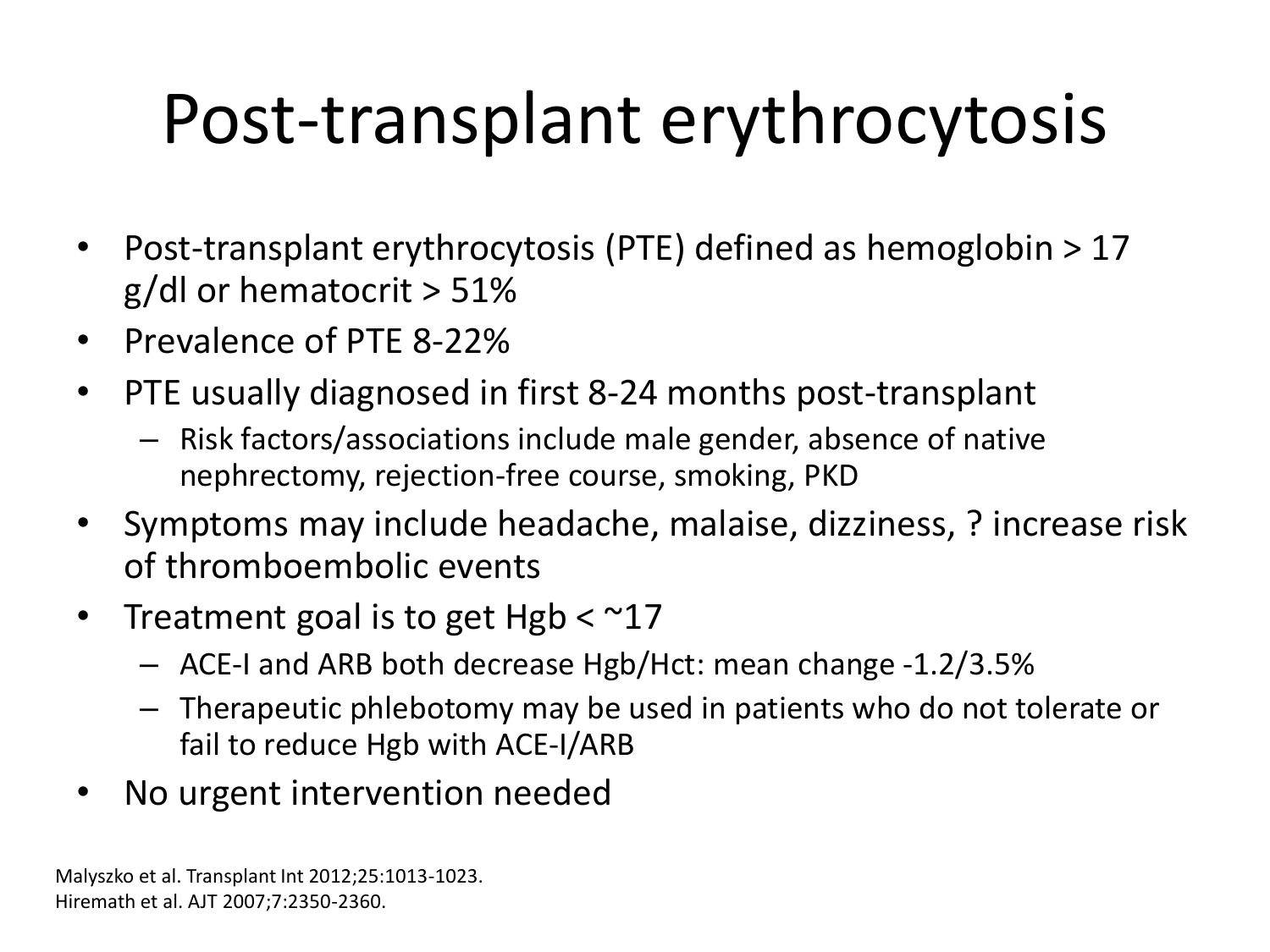# "Panic value" drug levels

- Most likely will be from Quest/LabCorp in patient > 3 months from transplant.
- CUMC lab calls for markedly elevated tacrolimus levels (> 20)
	- Levels this high are often due to patient taking medication prior to blood draw
	- Can give P450 inducers to rapidly lower CNI levels
		- Phenobarbital and phenytoin (protect against seizures) preferred over rifampin
		- Don't try this at home
- Outside labs may call for drug levels that are too low
	- Levels that are "low" may be what we're aiming for (or medication may have been discontinued without changing the lab order)
- Can call/email/text patient's nephrologist or send email to coordinators
- Do not adjust the dose unless explicitly instructed to by the patient's nephrologist.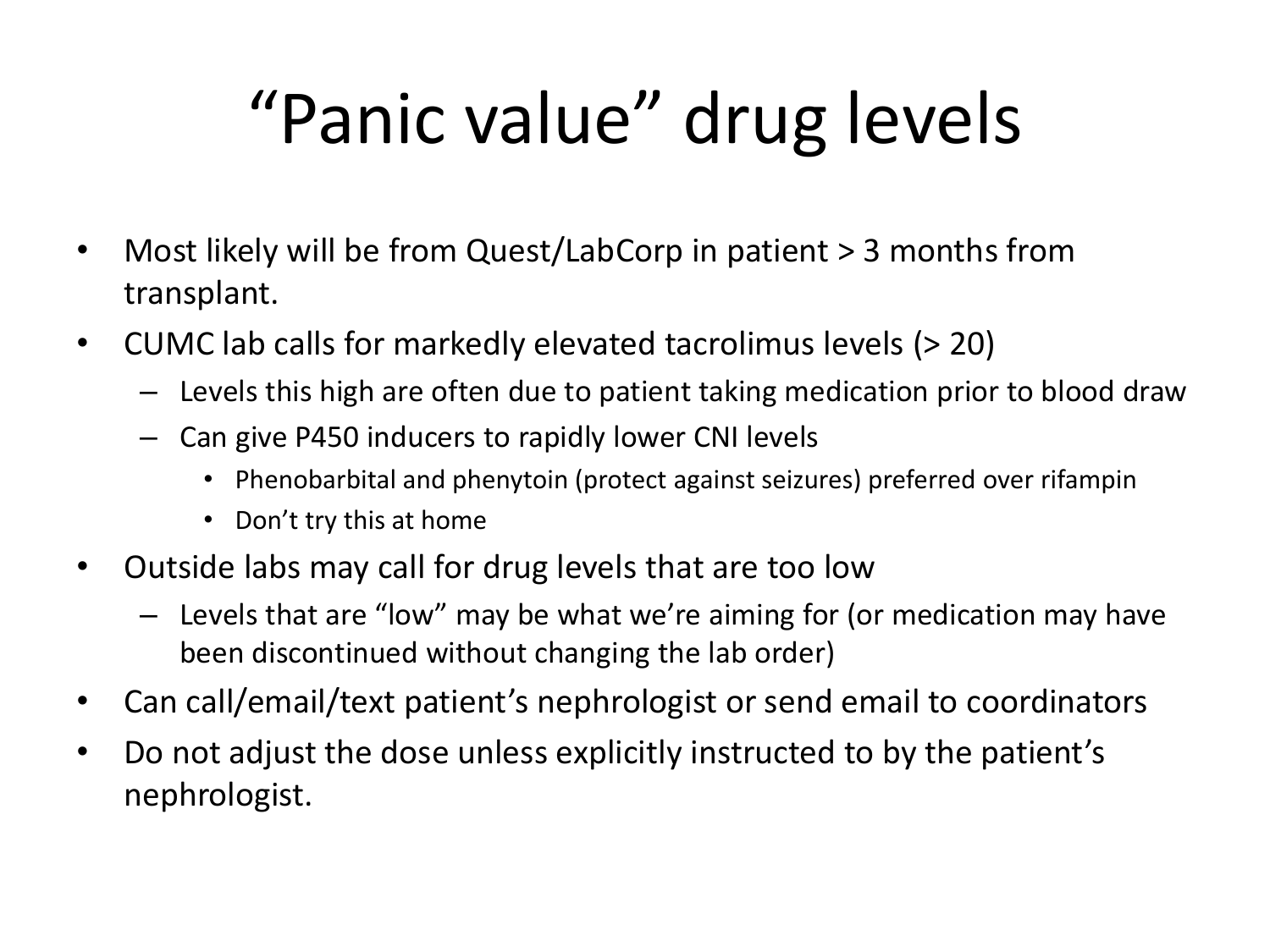# Hematuria and/or dysuria

- Are there any other symptoms?
	- Dysuria/hematuria, frequency, urgency, foul-smelling urine, cloudy urine
	- Fevers, graft tenderness
- How far out is the patient from transplant?
- Does the patient have a ureteral stent?
- Was the patient recently biopsied?
- Are they passing clots?
- Are they able to empty their bladder completely?
- Does the patient have polycystic kidney disease?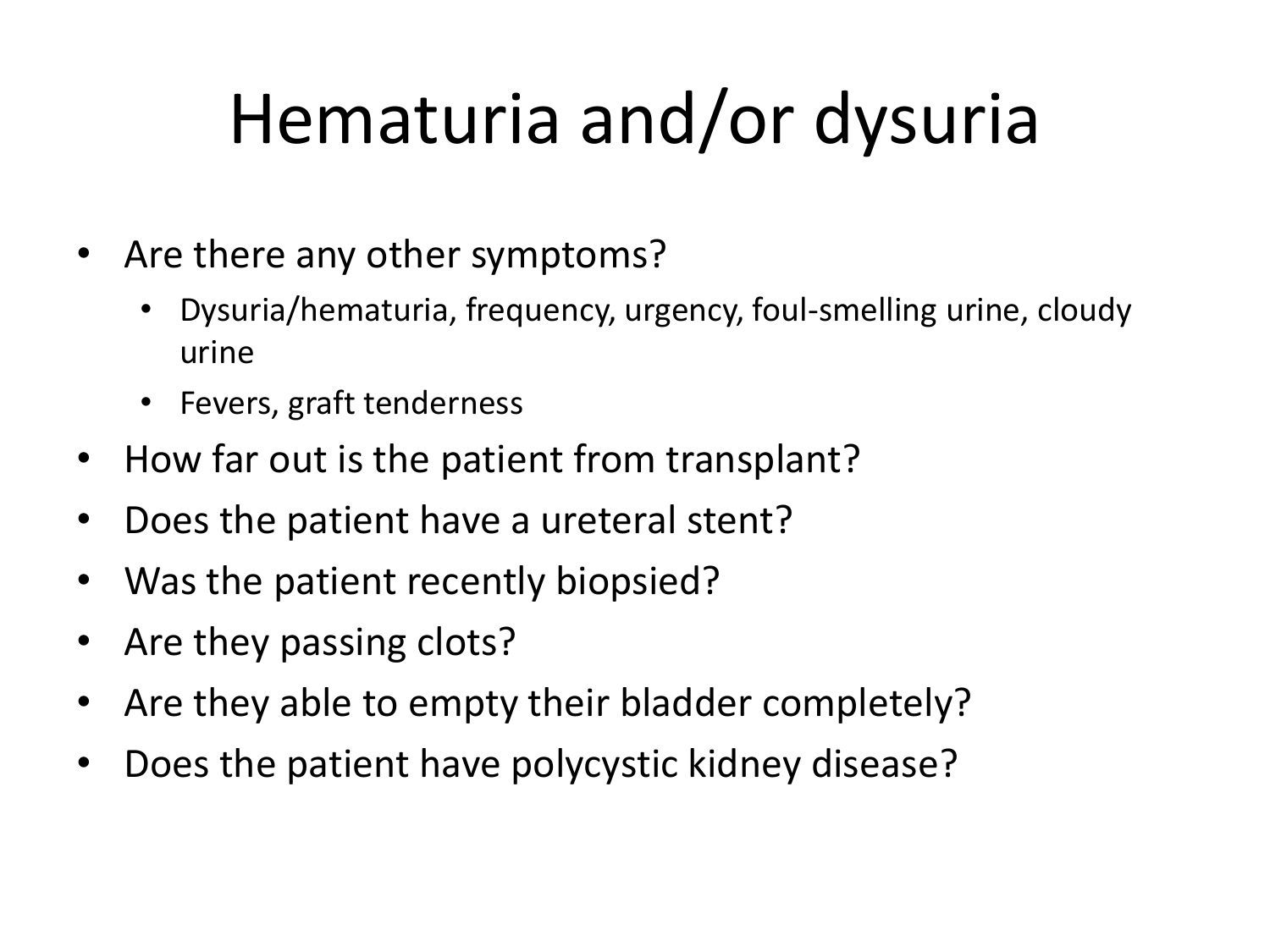#### Hematuria and/or dysuria

- Transplantation requires a bladder incision.
- Gross hematuria is common in the first few weeks after transplant, even in patients without a ureteral stent.
- In patients who are stented, hematuria may be accompanied by irritative voiding symptoms (dysuria, urgency, frequency)
- In patients who are not stented, hematuria from something other than a UTI typically does not have other urinary symptoms unless clots are also being passed.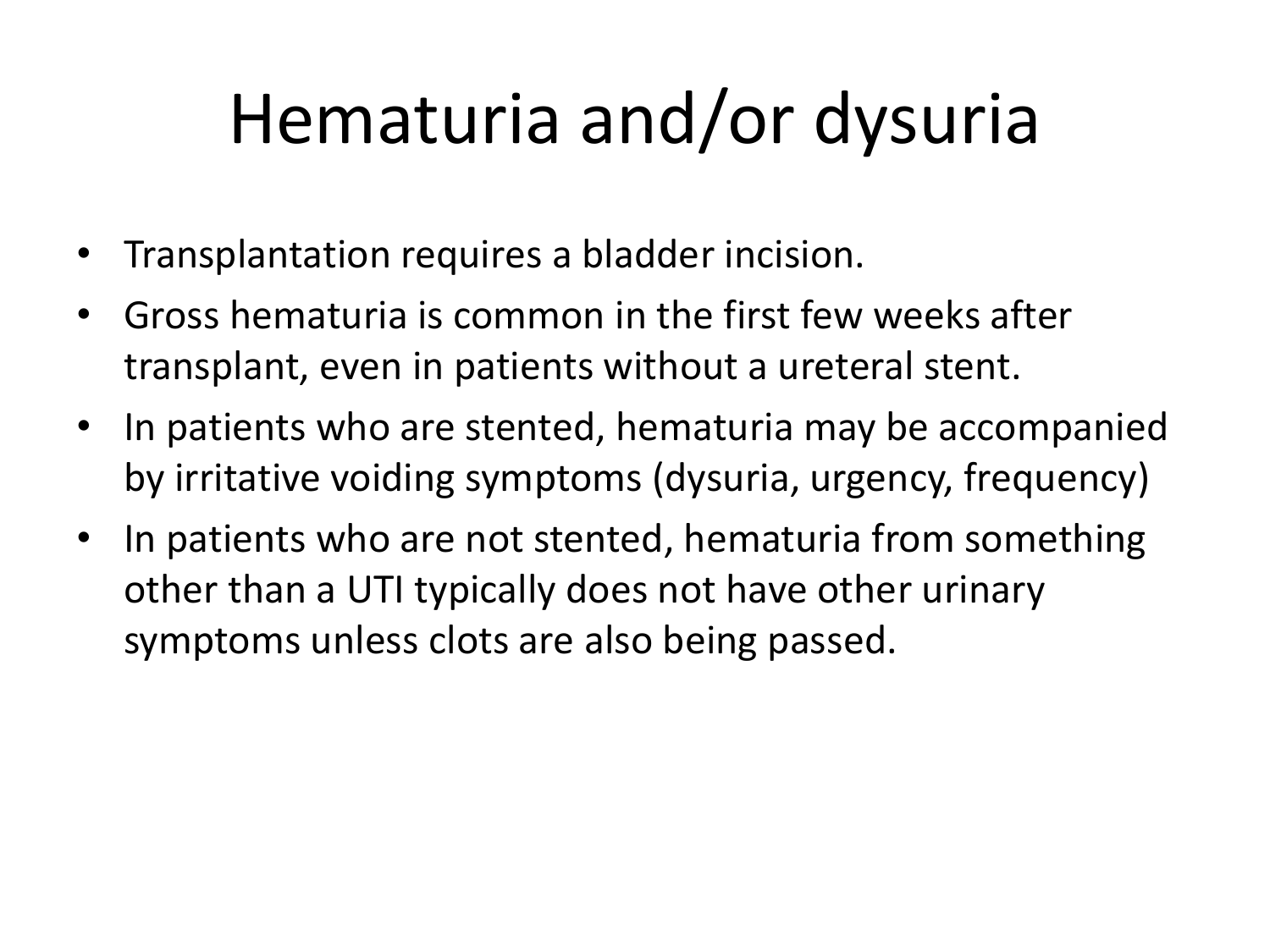# Hematuria and/or dysuria

- When patients have hematuria or dysuria, the two main issues are:
	- Is this a UTI?
	- What can we give for symptomatic relief?
- If there is concern for a UTI, patients should be told to come in the next day to give a urine specimen.
	- Patients need to call coordinator before coming in
	- Reasonable to prescribe empiric antibiotics (cephalosporin or fluoroquinolone if no history of resistant organisms)
	- Avoid Bactrim patients are typically taking already for PCP prophylaxis, so high-incidence of Bactrim-resistant urinary isolates
- If there is concern for pyelonephritis, patient should be referred to the ED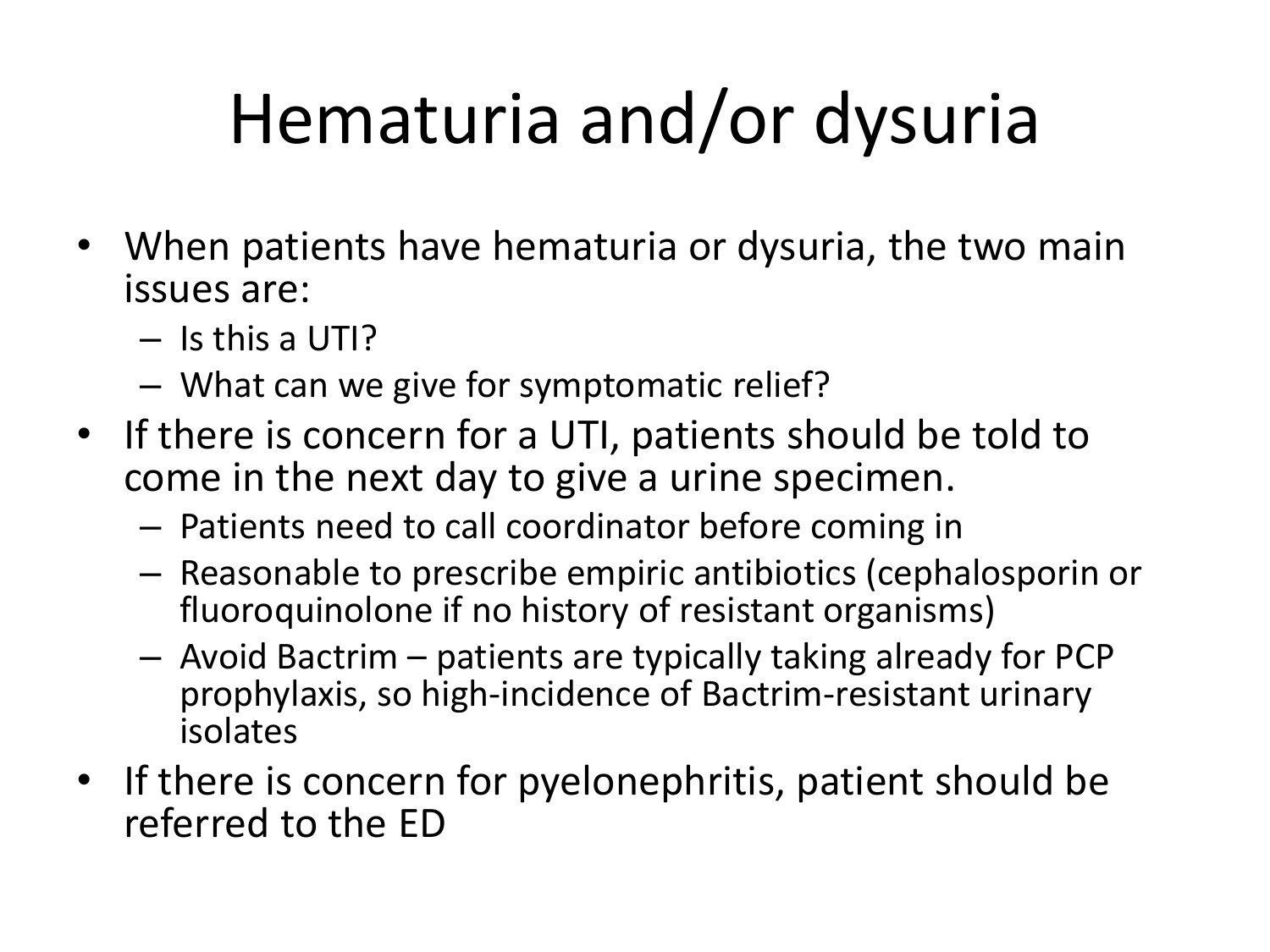#### Treatment of dysuria

- If you do not think they need to start antibiotics overnight, can offer medicine for symptomatic relief.
- No clinical trials in transplant patients.
	- Stents in transplant patients may cause fewer symptoms than stents in non-transplant patients.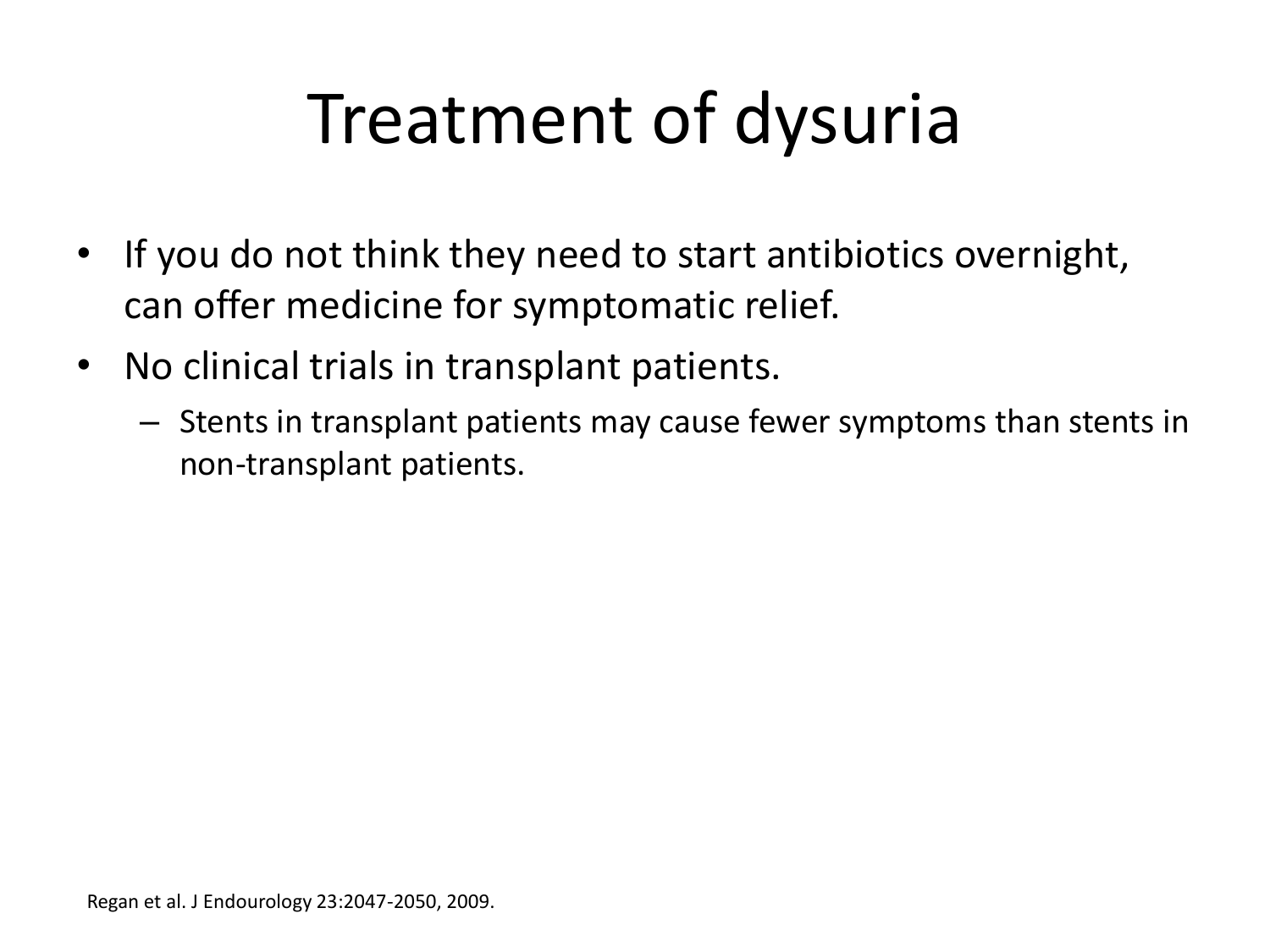# Treatment of dysuria

- Studies in non-transplant population (ureterscopy with stone removal and stent placement) have looked at 3 classes of medications:
	- Urinary analgesics phenazopyridine no difference when compared with oxybutynin or placebo at day 1 and 2 and day of removal
		- Can try Pyridium 100 mg bid-tid (not recommended if CrCl < 50)
	- Anticholinergics studies have shown benefit with tolterodine ER (Detrol), oxybutynin (Ditropan), and solifenacin (Vesicare)
		- Can try tolterodine 1 mg q12 or oxybutynin 2.5 mg q12 (tolterodine may have lower risk of dry mouth; extended-release formulations may have lower risk of side effects than immediate-release)
	- Alpha blockers meta-analysis showed significant decrease in urinary symptoms and pain
		- Can try tamsulosin 0.4 mg daily or terazosin 2 mg daily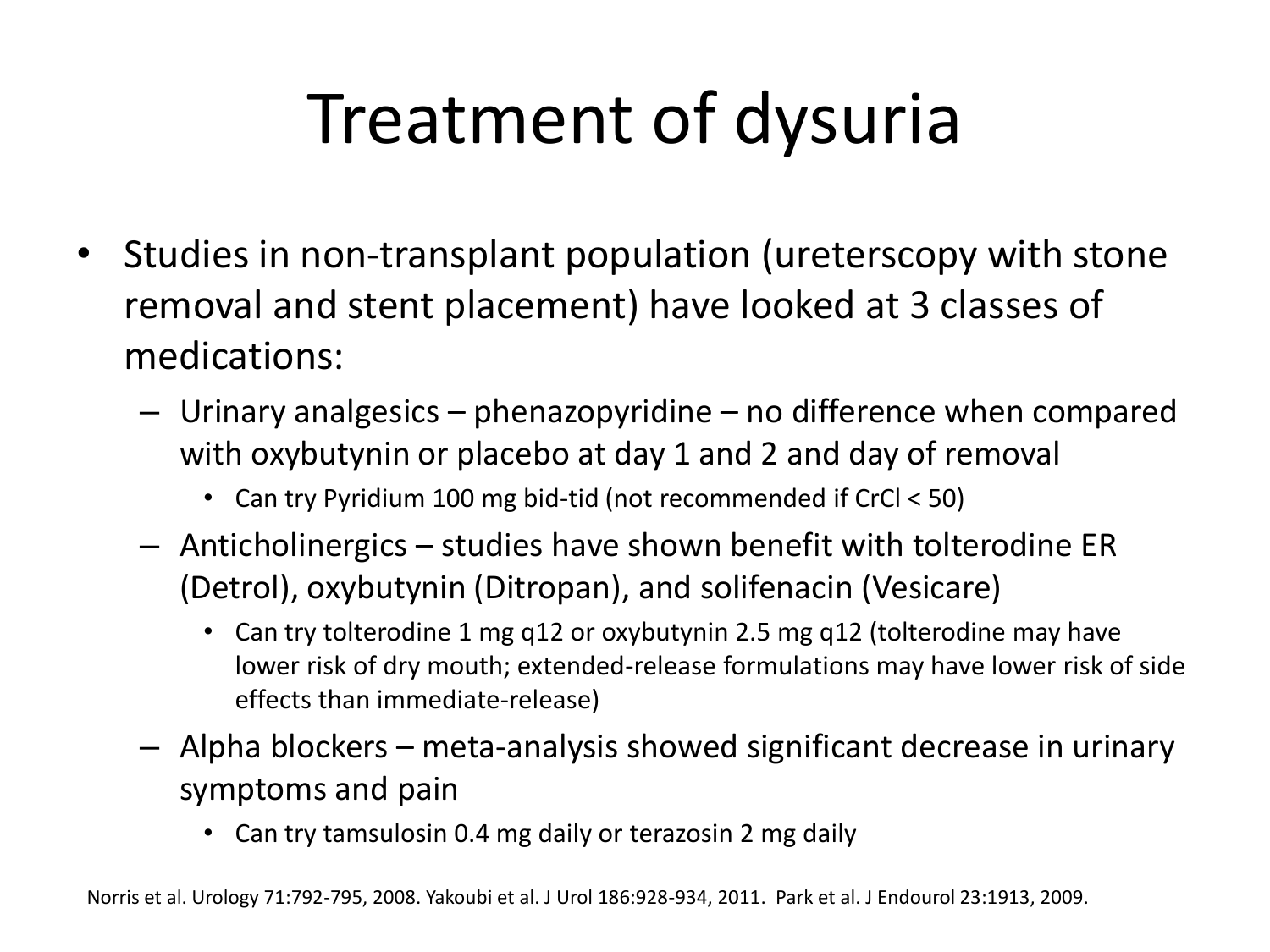#### Approach to fevers after transplant: changing timeline of infection

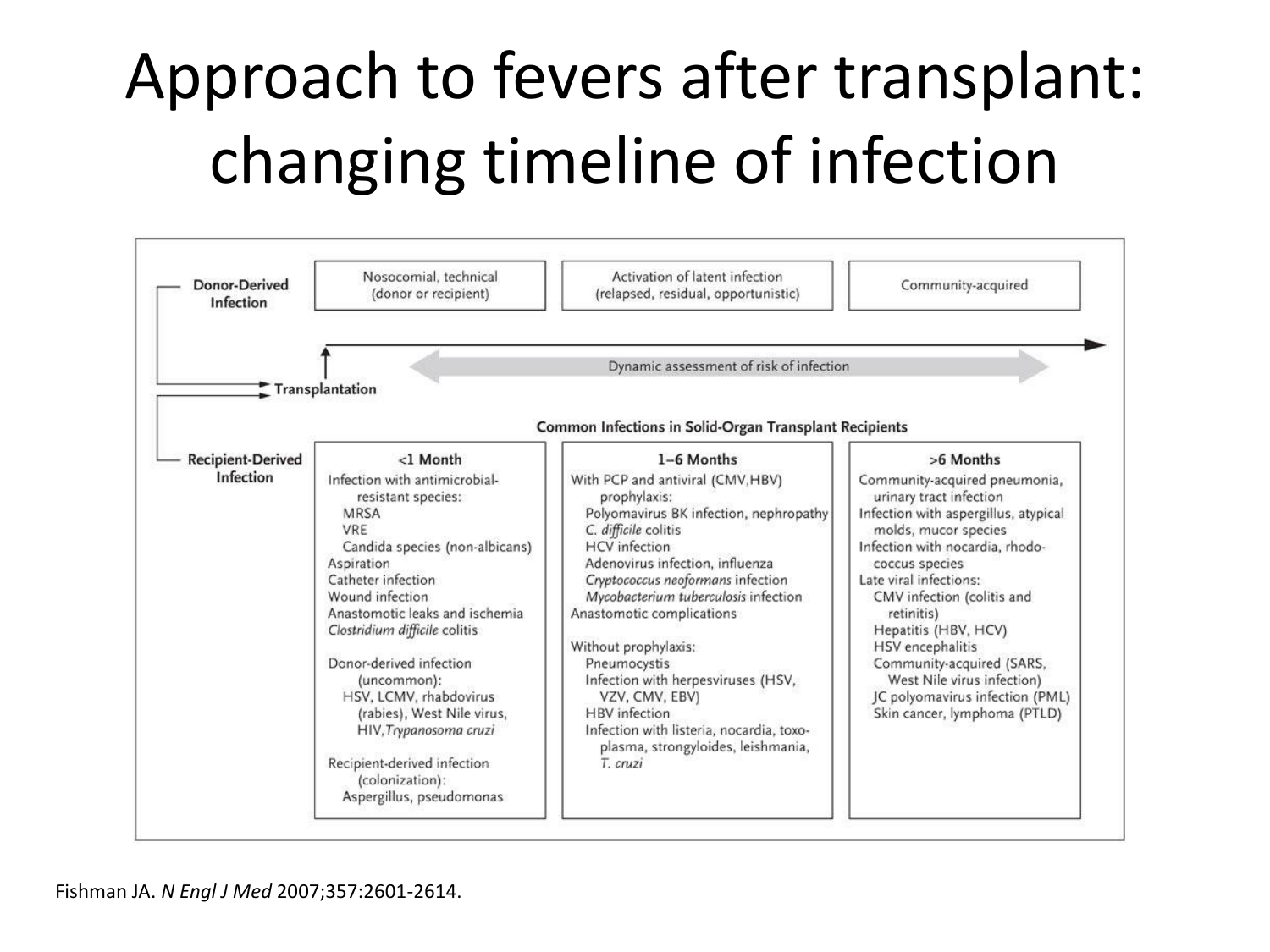#### Fever

- The most common causes of infection in our patients are urinary tract infections and viral infections.
- For patients who call up with fevers, any associated symptoms should be elicited (e.g., urinary symptoms, URI symptoms, wound drainage).
- For patients without associated symptoms, watchful waiting with Tylenol for symptoms is appropriate for most patients.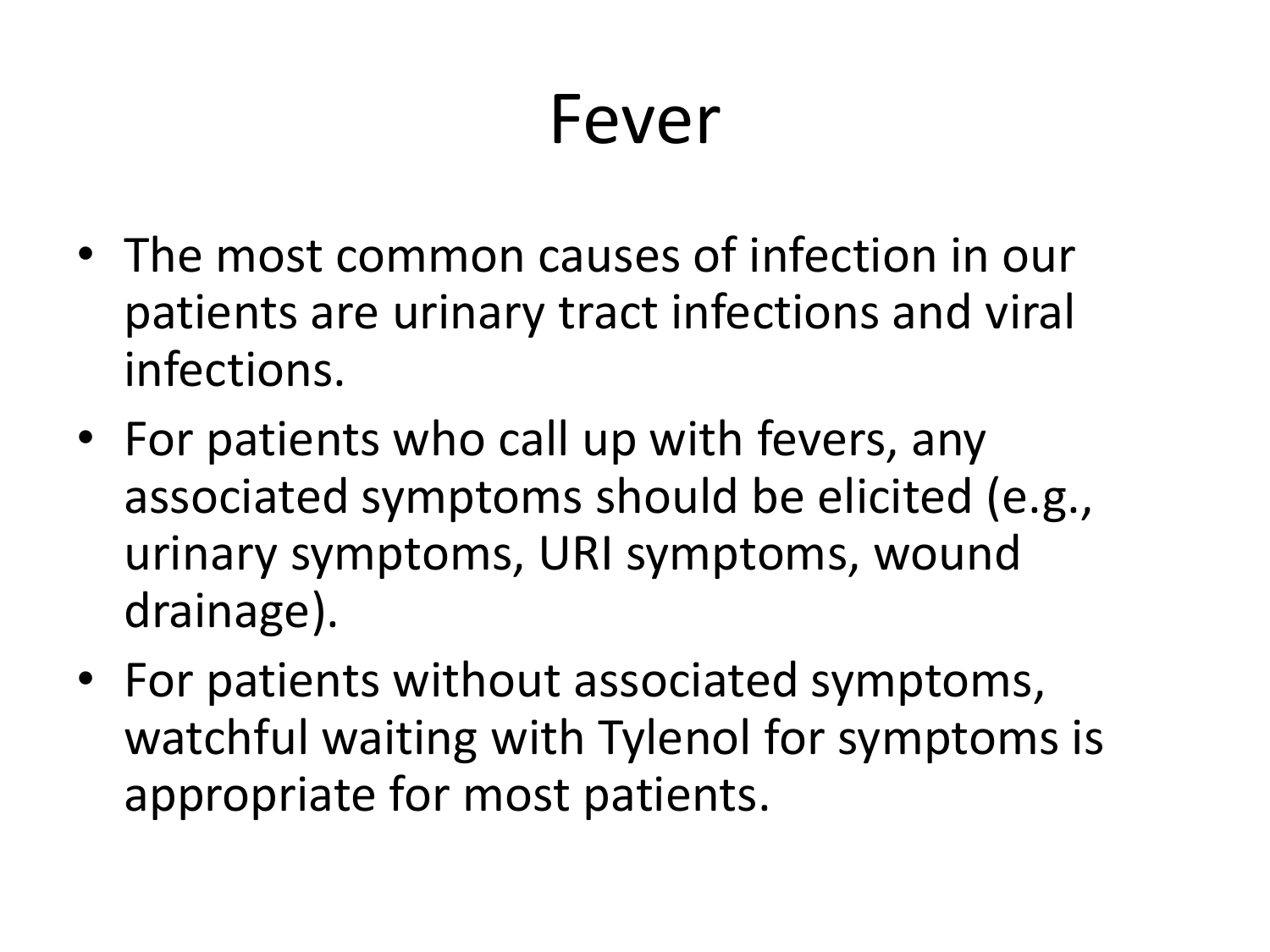#### Fevers

- For patients with associated symptoms, the next step depends on the symptoms.
	- If the symptoms seem consistent with a UTI, it is reasonable to treat for acute cystitis (minimum 7-day course of antibiotics) and ask them to come in the next day to give a urine culture (high frequency of drug-resistant organisms in this population).
	- If the symptoms seem consistent with a URI, trial of OTC medications
	- If the symptoms seem concerning for pneumonia, evaluation in the ER is probably warranted.
	- If the symptoms seem concerning for a wound infection, can call the transplant PA (beeper 82729) or attending and have them contact the transplant surgical fellow to call the patient.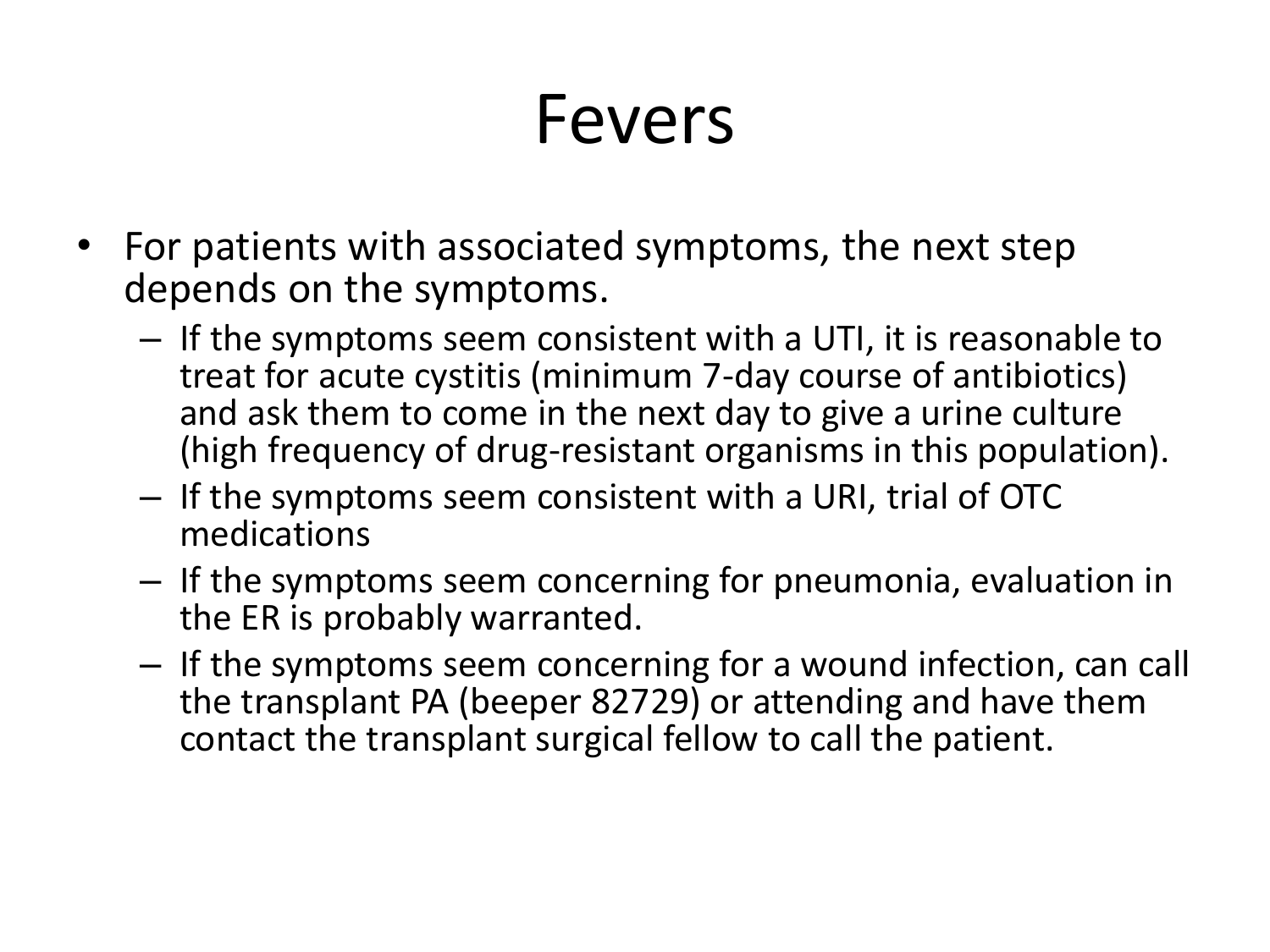# Gout

- High incidence of hyperuricemia and gout
	- Calcineurin-inhibitors lower GFR and increase uric acid
	- Risk greater with cyclosporine than tacrolimus
- Acute treatment can be difficult
	- NSAIDs may be used for a few days in someone with stable and relatively normal renal function, though would avoid in first few months
	- Colchicine dose needs to be adjusted with co-administration of pglycoprotein inhibitor (cyclosporine; can give 0.6 mg as single dose)
	- $-$  Prednisone can give quick taper (7-10 days); probably 1<sup>st</sup> line treatment as long as patient is not a poorly controlled diabetic
- Allopurinol and febuxostat can be used to reduce uric acid levels over long-term
	- Significant drug interaction with azathioprine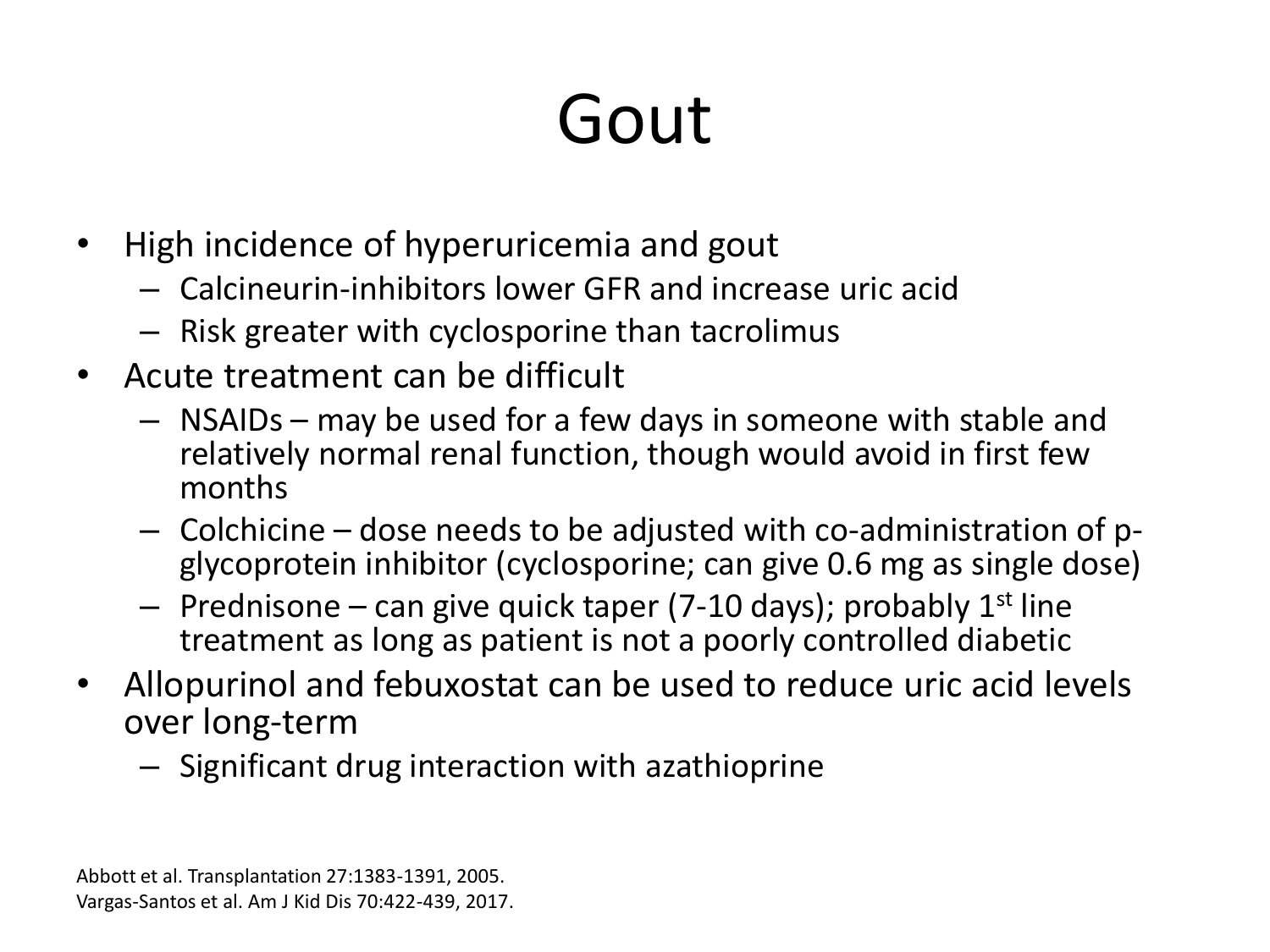#### Other medical problems

#### • Diarrhea

- Most commonly due to medications
- Increased risk of C. difficile colitis in this population
- Norovirus and Sapovirus also common
- Diarrhea may be a presenting symptom of UTI/allograft pyelo
- If no concerning symptoms (fevers, graft pain, abdominal pain, urinary symptoms), can usually wait until morning
- Headache
	- Can be side effect of medications (CNIs, IVIg), sign of HTN
	- Meningitis/encephalitis not common post-transplant
- Cardiopulmonary symptoms
	- High risk of CAD/CHF/AF in this population
	- Risk of DVT/PE in postoperative period
	- Use medical judgement re: need for ED referral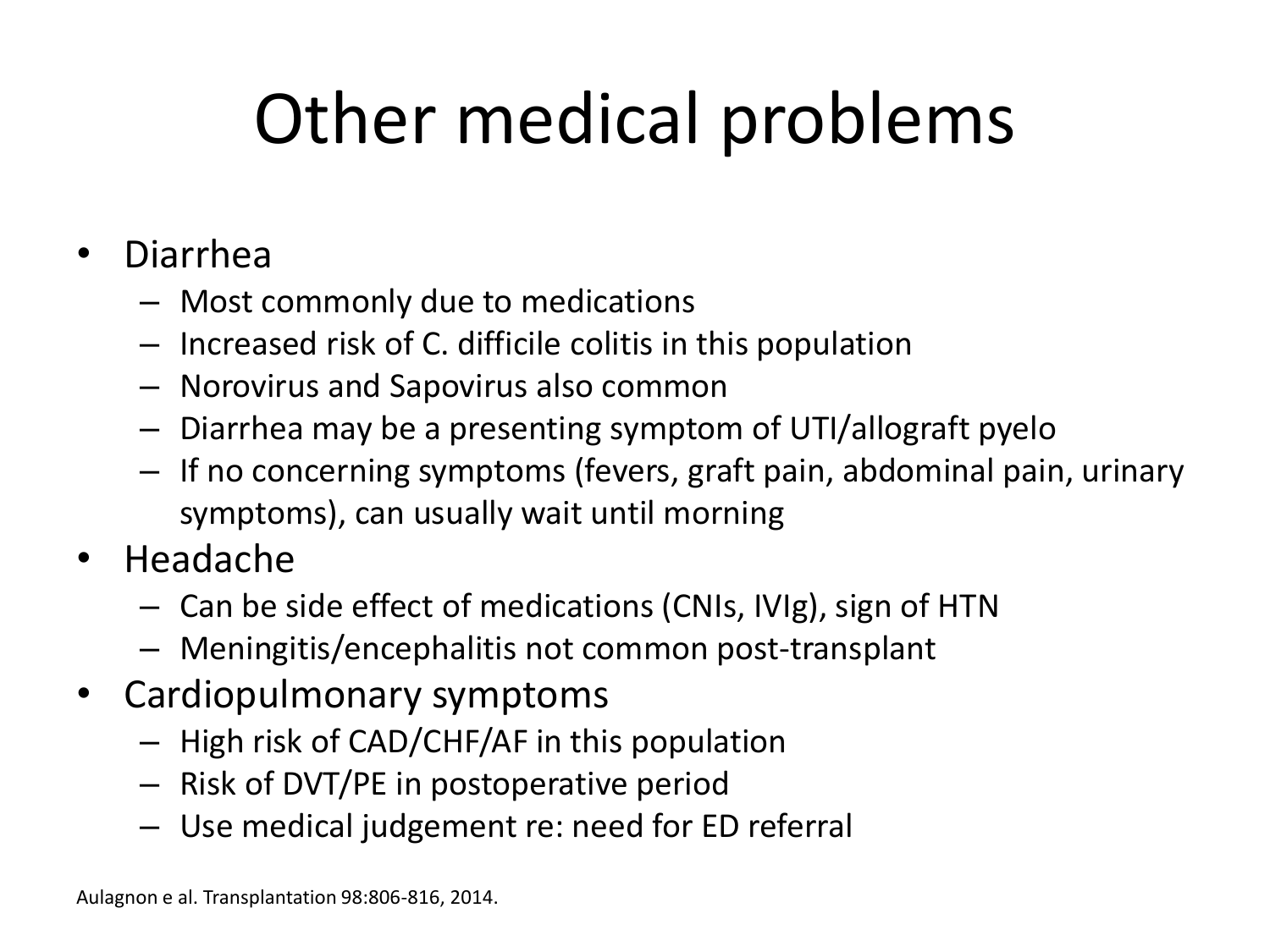# "My wound is falling apart, what should I do?"

- Patients who are having surgical issues (drains, drainage, dehiscence, etc) should speak with a surgeon
	- Call renal transplant PA (82729) or attending to contact surgical fellow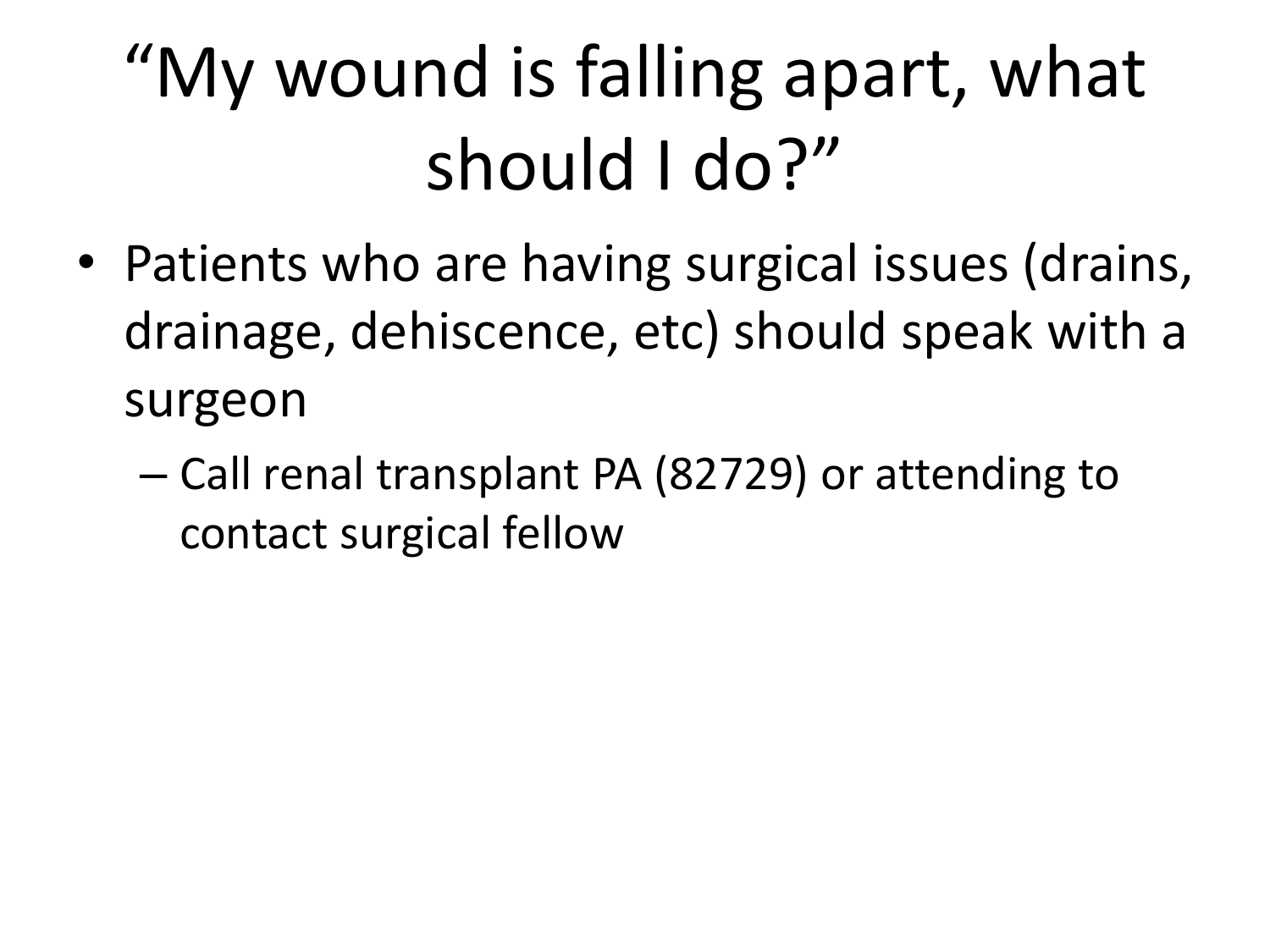#### "My dose of medication doesn't match what's on the pill bottle"

- Medications are typically ordered for the patients a day or more before hospital discharge. The dose on the pill bottle may not match the dose that the patient is taking at the time of discharge.
- The patient should follow the dose on their discharge list of medications. If they are called and told to adjust one of their medications, they should take that dose, not the dose on the bottle or the discharge medication list.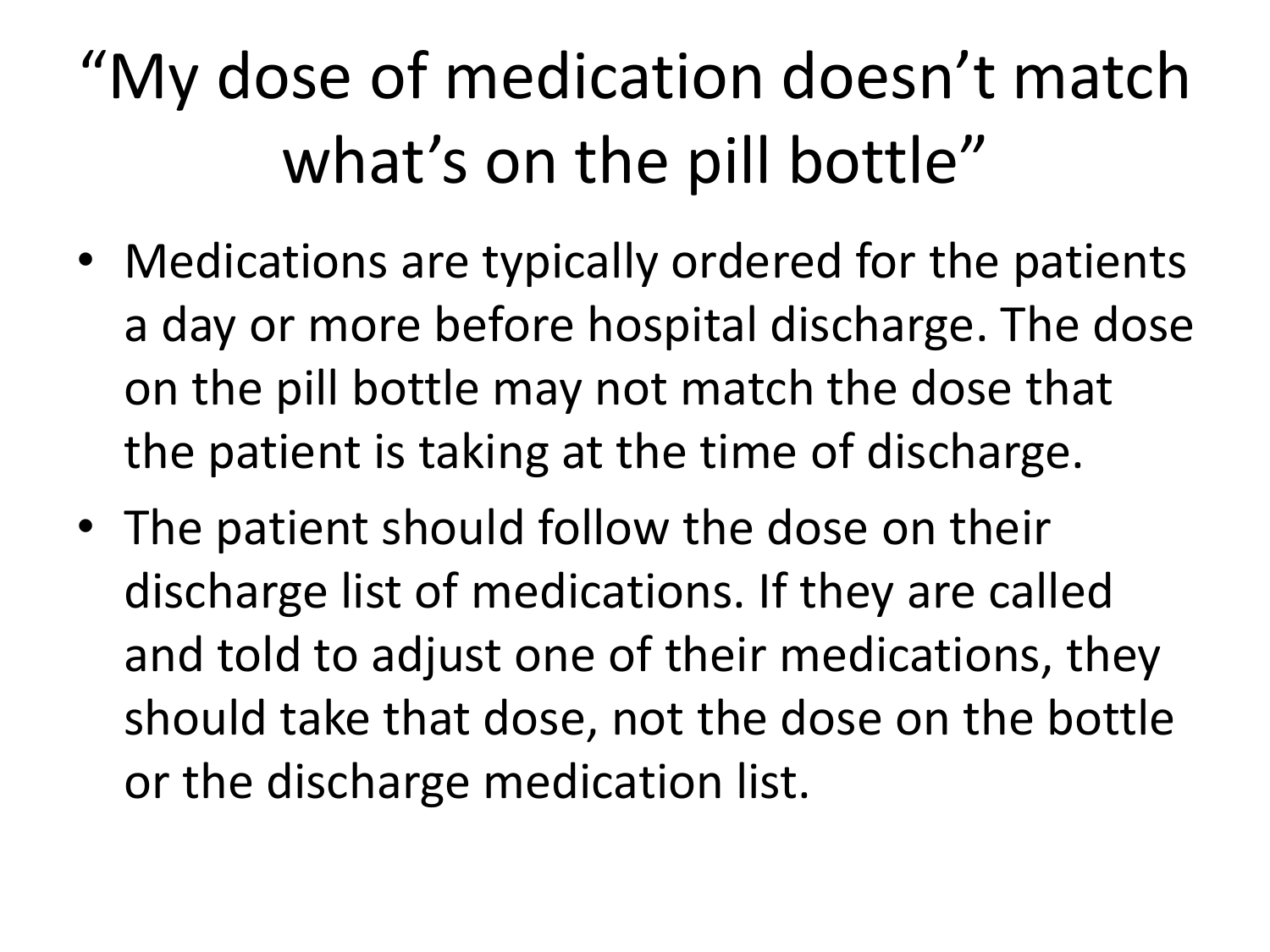"I'm returning a message my coordinator left but they didn't say what it was about"

- If it's still reasonably early, you can try calling their nephrologist.
- If it's late at night, you can try seeing if there's any documentation in EHR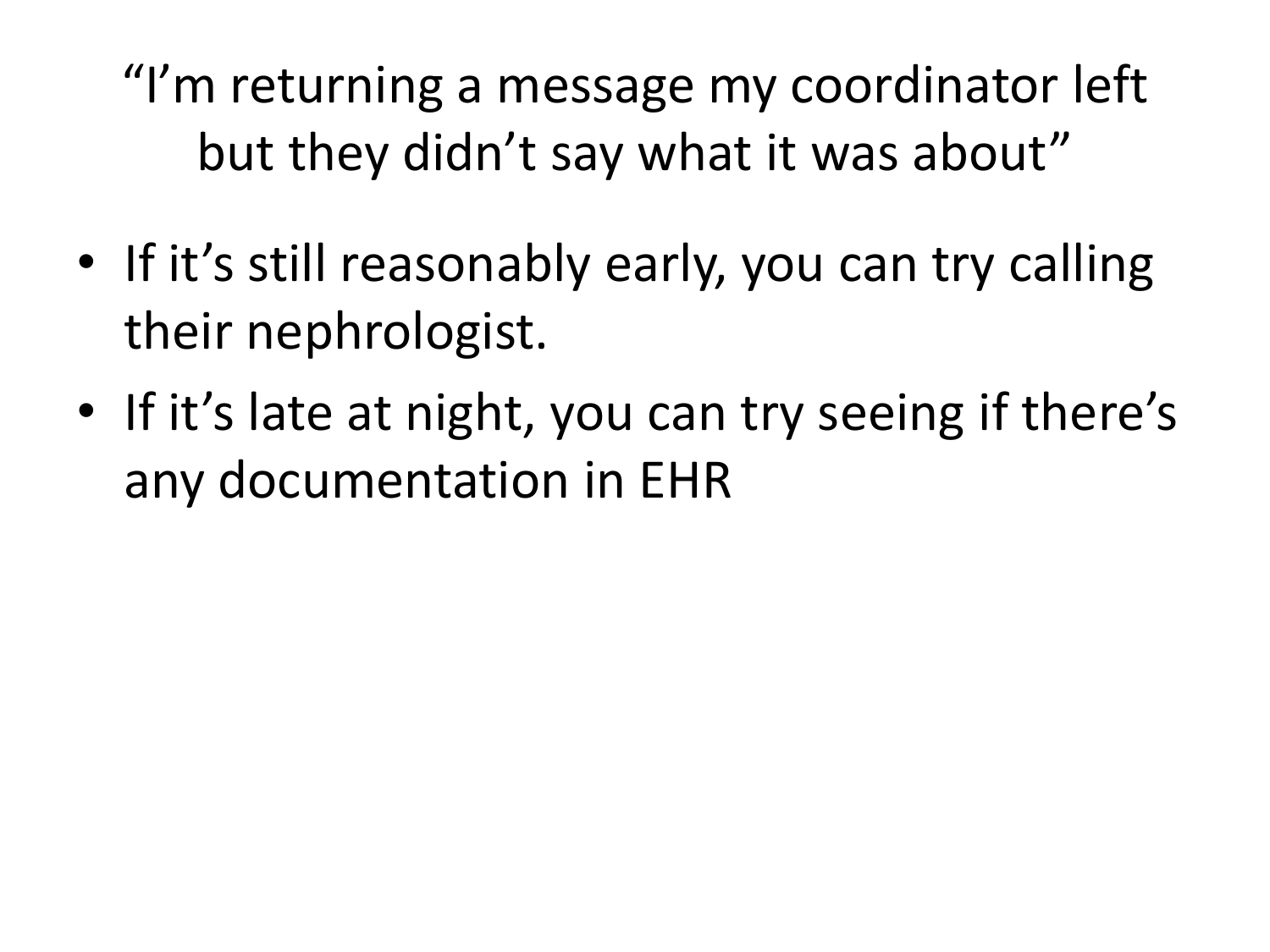### "Help, I ran out of medications!"

- If it's Sunday-Thursday email the posttransplant coordinators. They will take care of the problem the next day.
- If it's Friday-Saturday, speak with the on-call transplant attending or outpatient nephrologist to assist with prescribing the medication. Ideally, the patient should be able to identify a pharmacy that has the medication they need.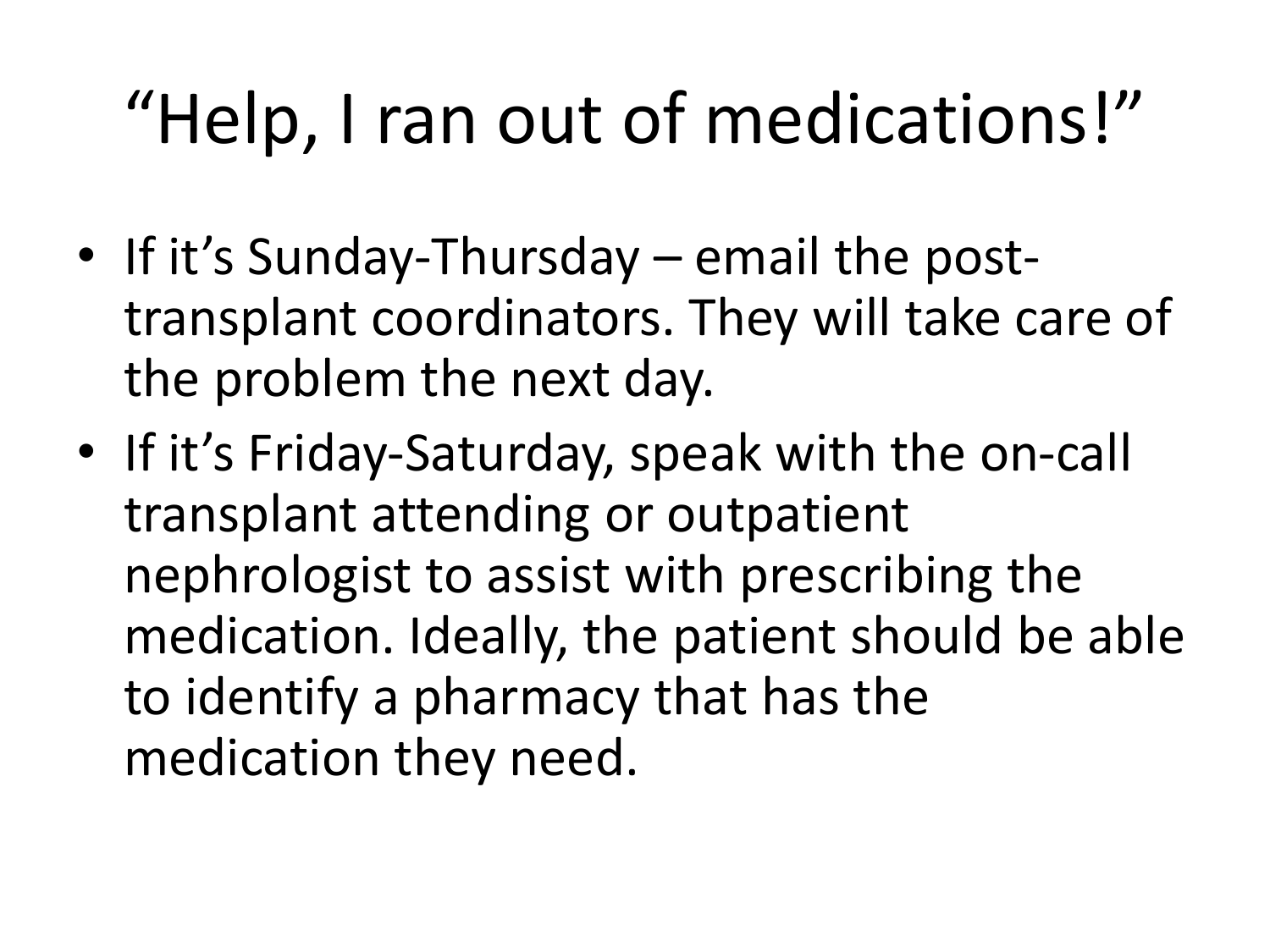#### Other issues

- Calls from outside hospitals requesting transfer  $\rightarrow$  contact transplant attending on call or refer to NYP Transfer Center (800-NYP-STAT)
- Something not covered in this talk  $\rightarrow$  we'll figure it out  $\odot$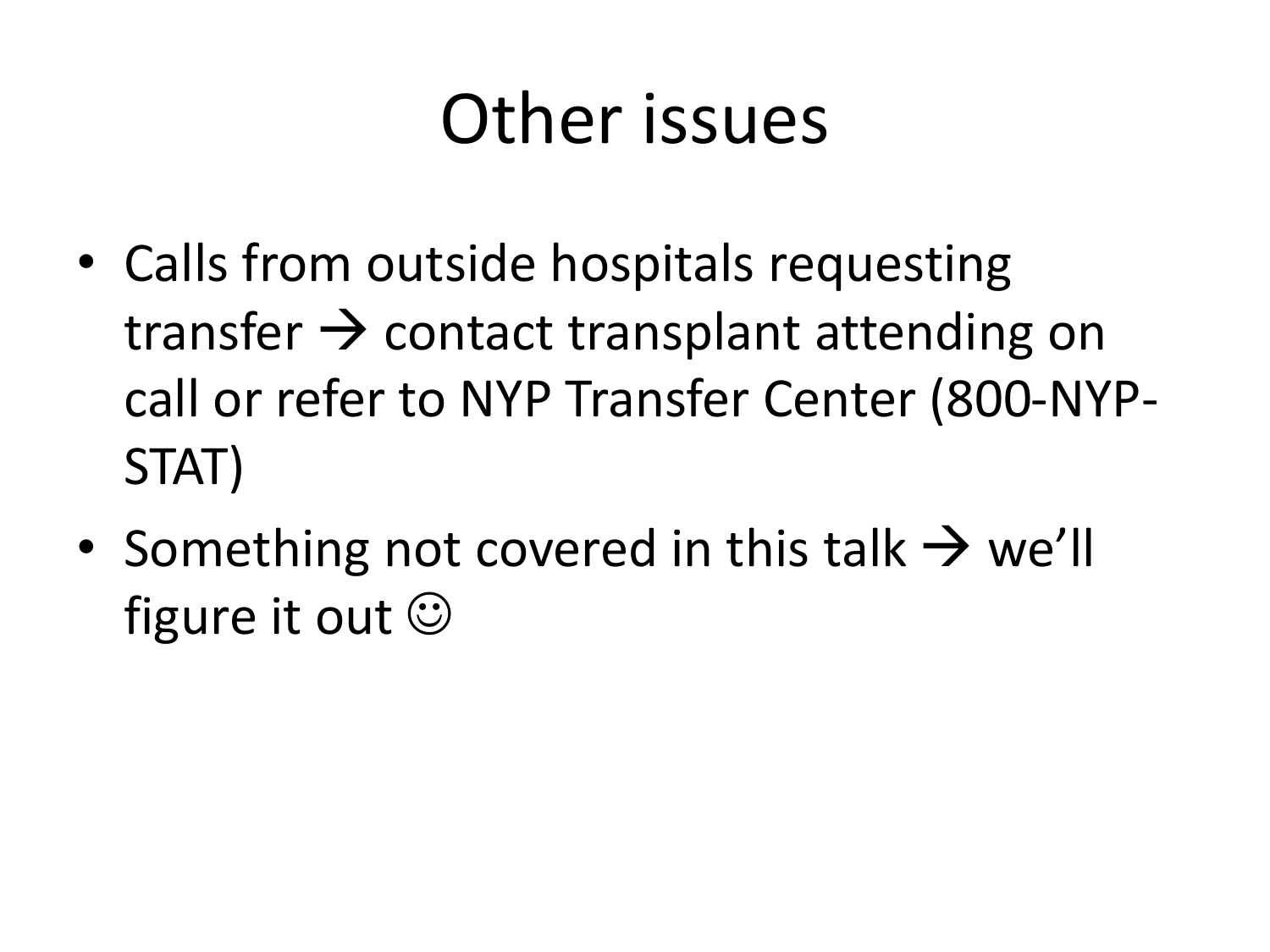#### Coordination of care

- Patients should not be told to come directly to the clinic in the morning to be seen (there may be no room available to see the patient, and the patient may have symptoms that put other patients at risk). The outpatient team will call the patient to arrange for appropriate follow up.
- You can/should call/text an attending with any questions.
- You should send an email in the morning for all issues that arise on call.
- Coordinator email addresses:
	- [Posttransplantcoordinators@columbia.edu](mailto:Posttransplantcoordinators@columbia.edu)
	- [pretransplantcoordinators@nyp.org](mailto:pretransplantcoordinators@nyp.org)
	- [livingdonorcoordinators@nyp.org](mailto:livingdonorcoordinators@nyp.org)
- Attending group email
	- [txnephrology@columbia.edu](https://cubmail.cc.columbia.edu/horde/imp/compose.php?to=Transplant+nephrology+attendings+<txnephrology@columbia.edu>&thismailbox=INBOX)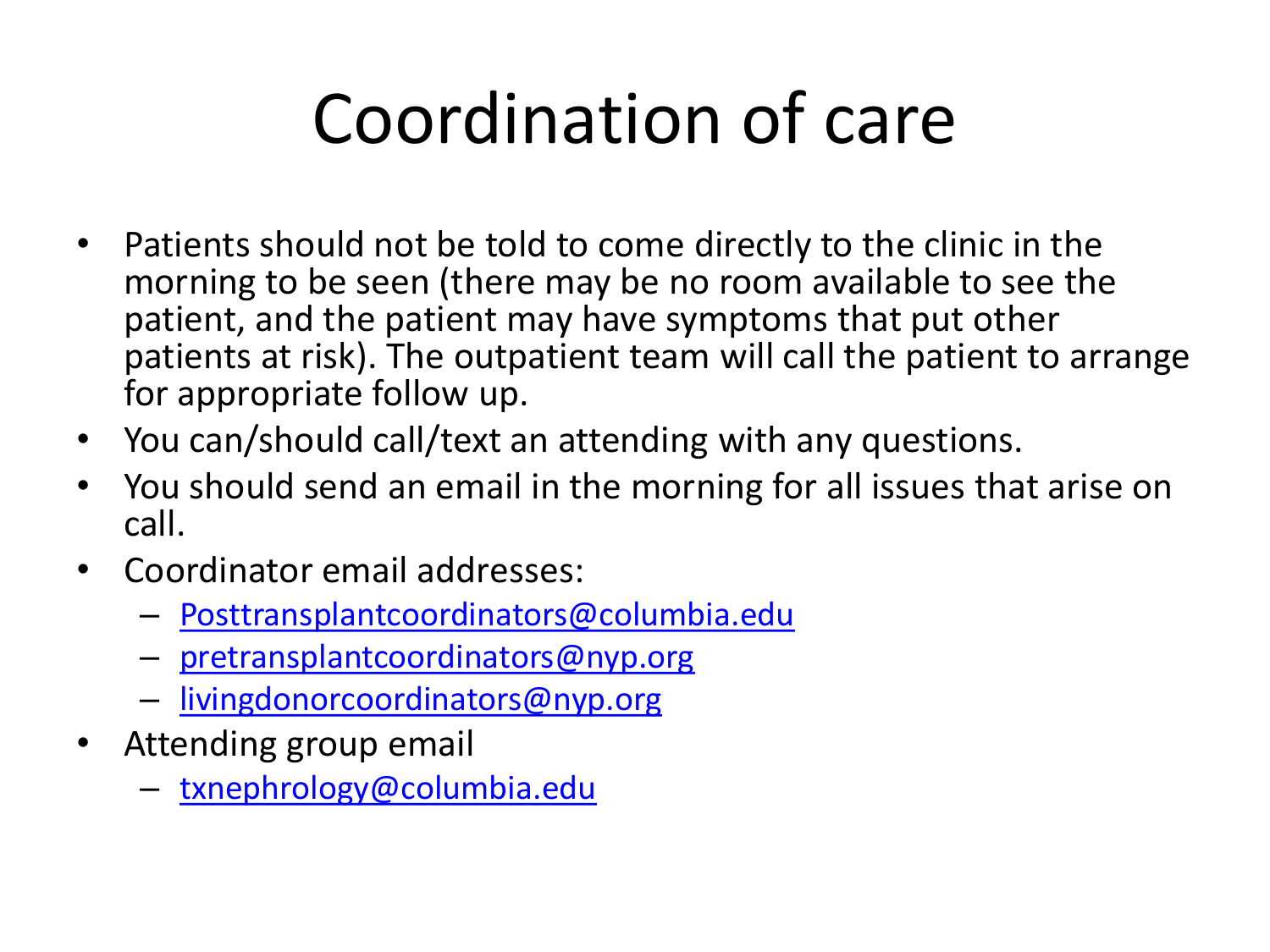#### Orientation to transplant rotation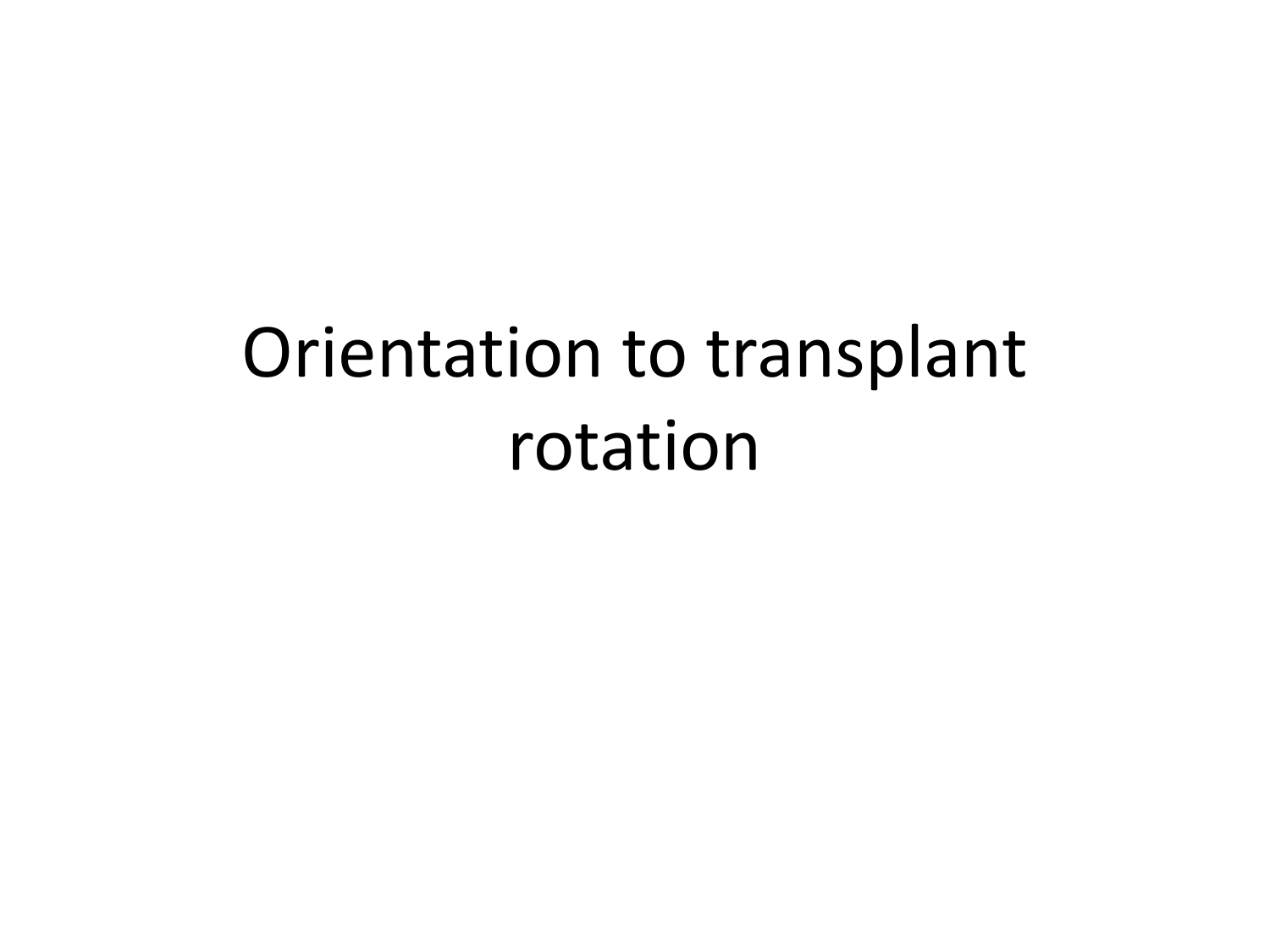# Service structure (aka where do I fit in this picture?)

- Multidisciplinary team = crowded room WebEx  $\bullet$ 
	- Transplant nephrology attending
	- Transplant surgery attending
	- Transplant nephrology fellow
	- Transplant surgery fellow (+/- Urology resident)
	- General surgery resident
	- Transplant PAs
	- Transplant pharmacist
	- General nephrology fellow(s) internal and external
	- Others: PA students, pharmacy residents, medical students, visiting doctors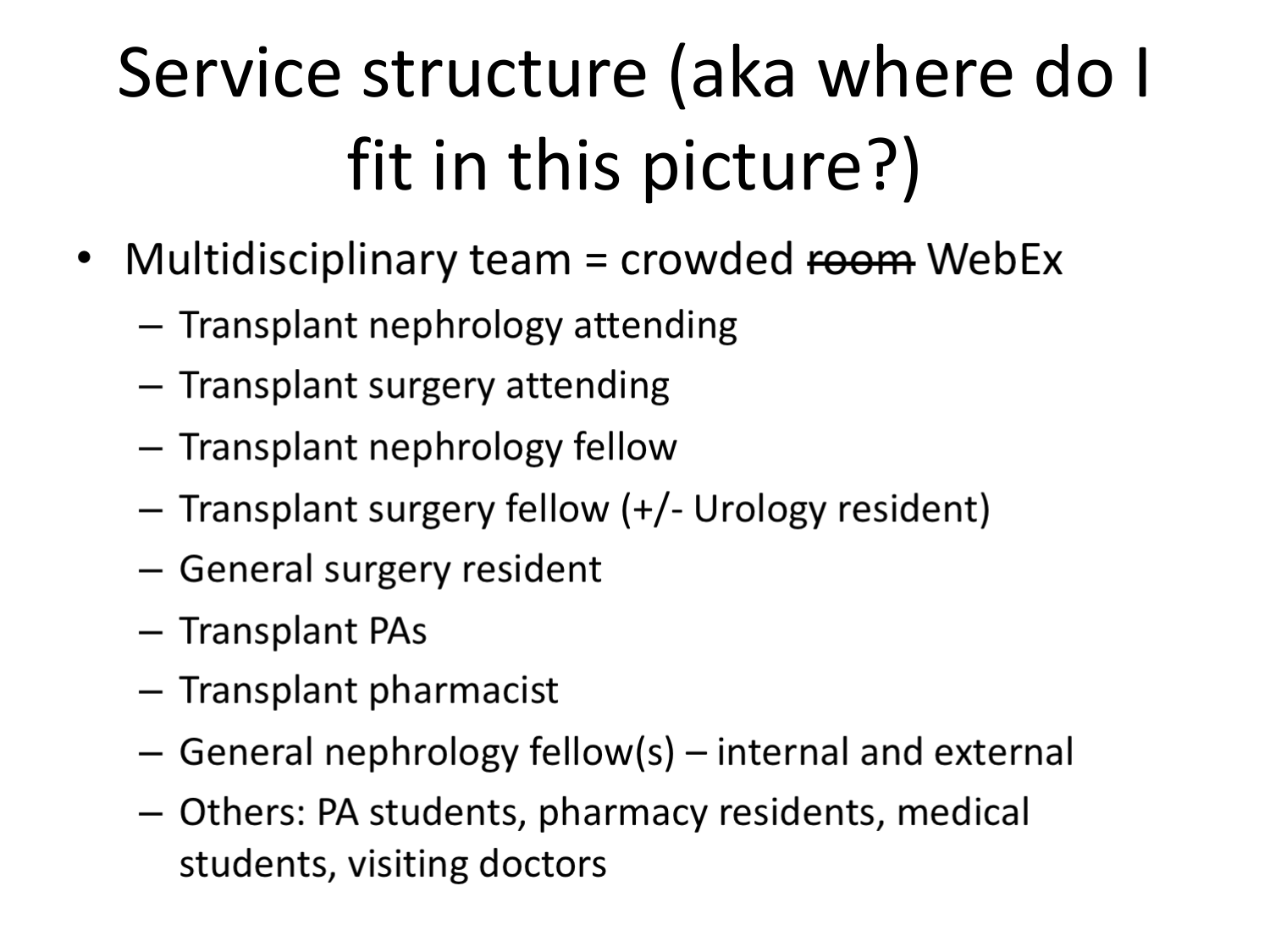# Types of patients on service

- Fresh transplant patients
	- Living and deceased donor kidney transplants
	- Pancreas transplants (SPK, PAK, PTA)
	- Living kidney donors
- Patients readmitted for transplant complications
	- Acute rejection
	- Surgical, infectious, medical (if in first year post-transplant)
	- Other (mainly first year post-transplant)
- Outfield patients
	- Admitted for non-transplant complications beyond the first year post-transplant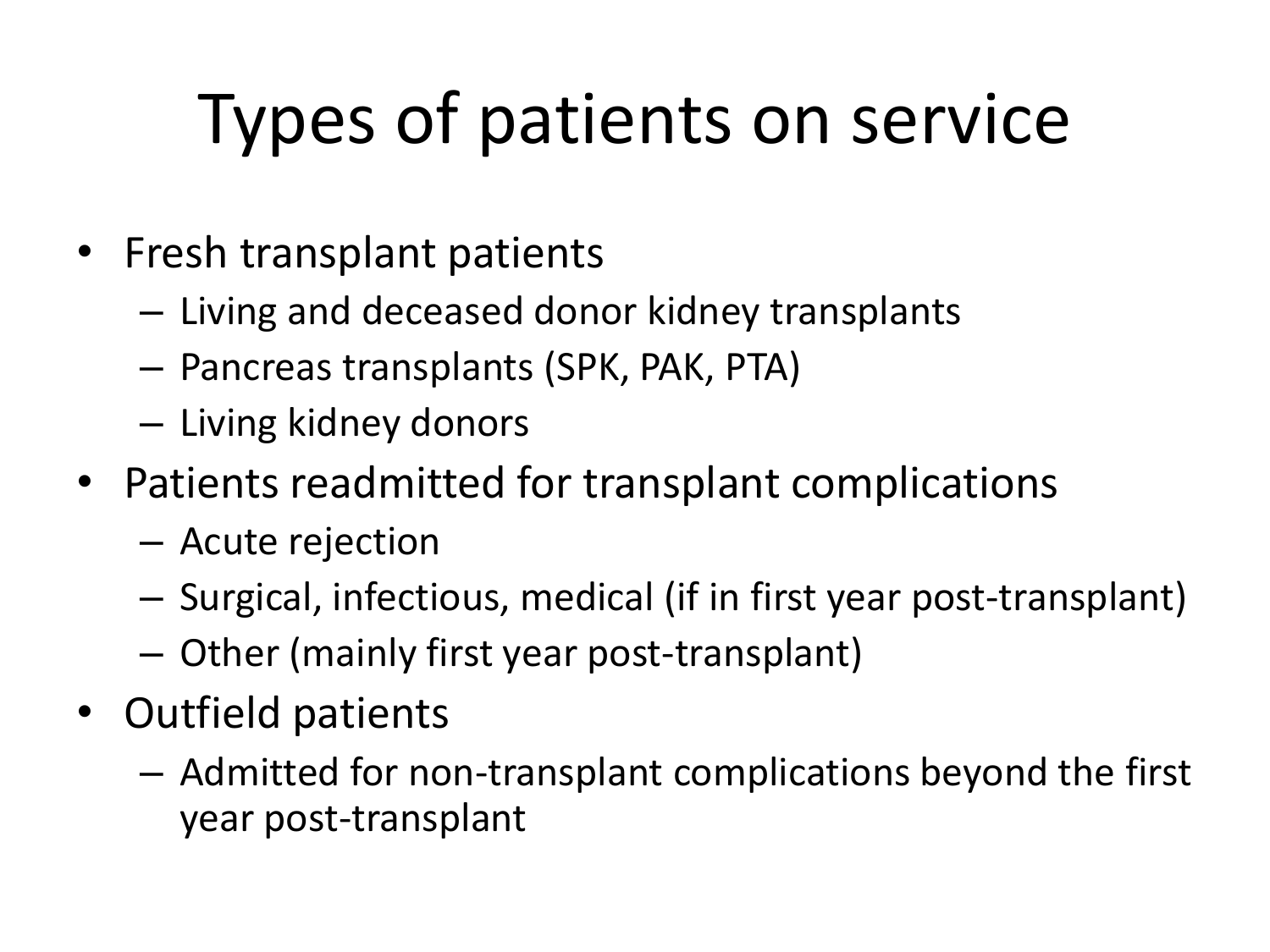#### Your role on service

- Attend rounds
	- Morning 9:00 WebEx presentations typically done by transplant PA
	- Afternoon 4:00 WebEx review drug levels and discuss any new admissions
- Follow patients
	- Transplant fellow will assign you 1-3 patients to follow
	- Mix of fresh transplant patients, admissions for graft dysfunction, admissions for other post-transplant complications (infield and/or outfield)
- Note writing (new patients and follow ups)
	- Assessment/plan should reflect what has been discussed on rounds as well as your thoughts on what might be appropriate management
	- Your assessment should try to capture all of the issues relevant to transplant for that patient (donor, recipient, transplant characteristics)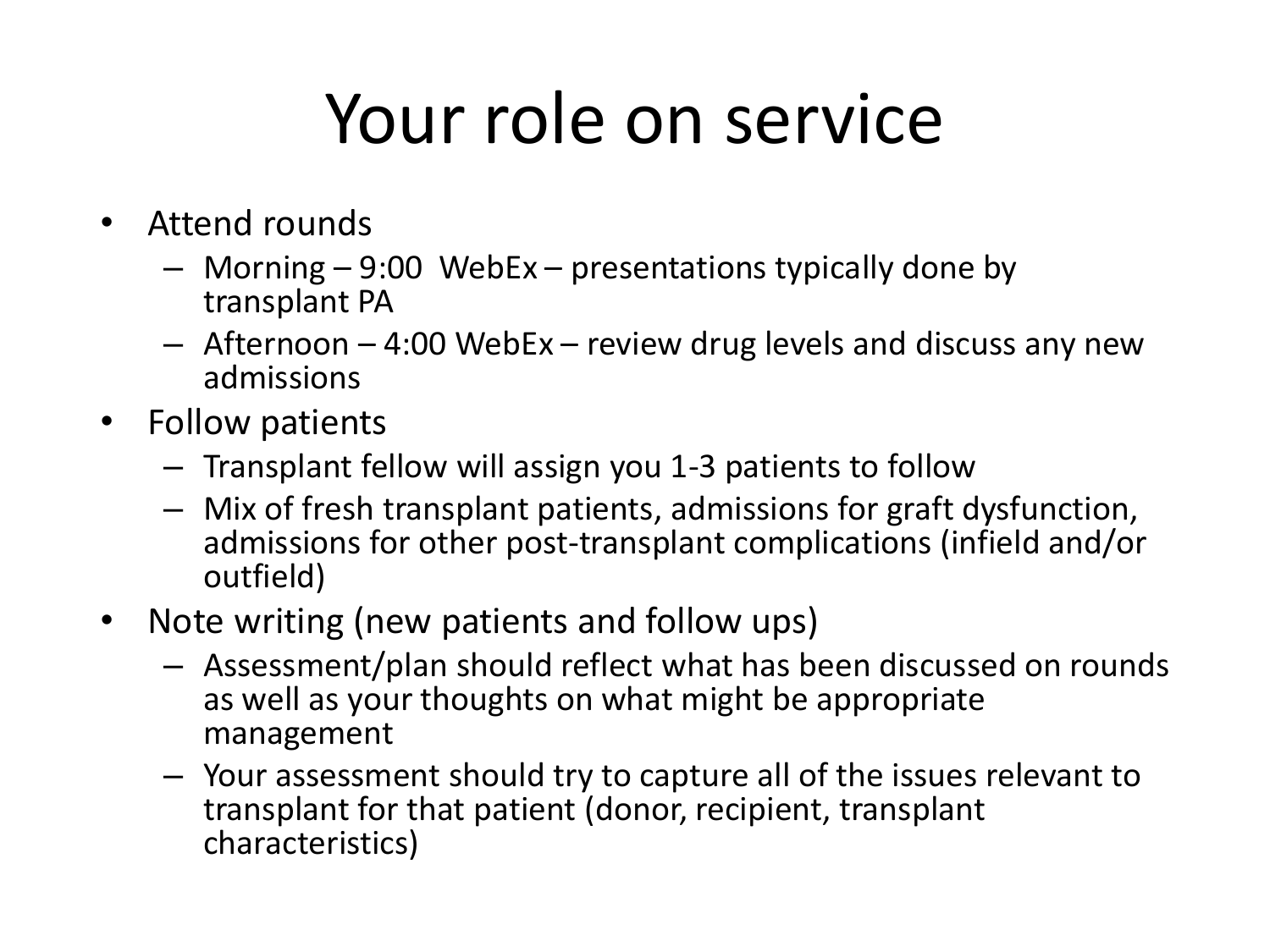What do I mean by "donor, recipient, transplant characteristics" (aka What do all these terms mean? Why do they matter?)

ESRD secondary to PKD

s/p LRRT 11/09/2004 – failed secondary to BK and chronic rejection

s/p DDRT 2/23/2018, thymo induction, terminal creatinine 3.1, KDPI 79%, EPTS 57%, PHS-IR, DCD, CIT 30h

CMV D+/R+, EBV D+/R+, HCV D+

DSA to A2 MFI 1,500

DGF

Admitted with 1B ACR + AMR